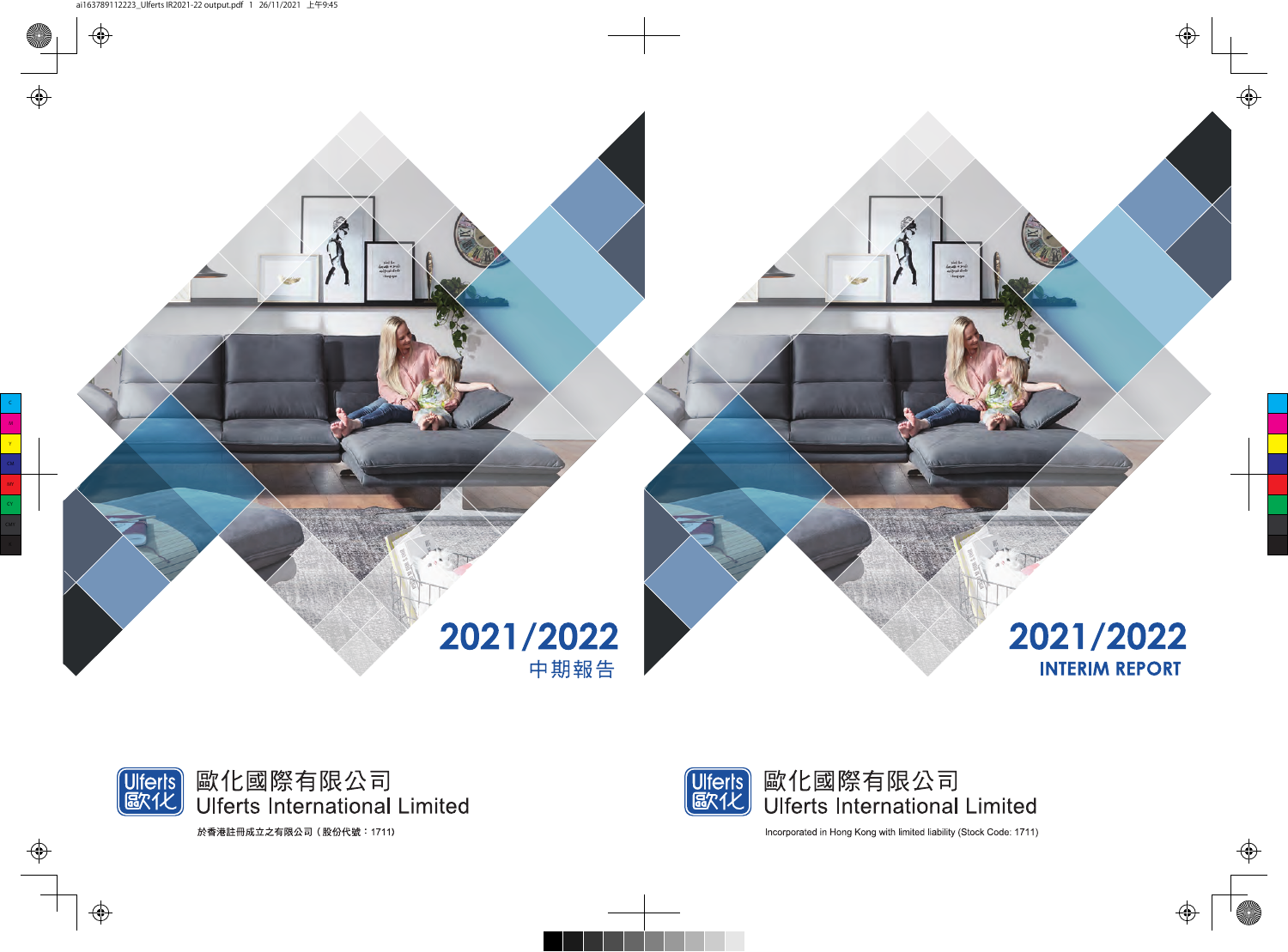# **CONTENTS**

| <b>Financial Summary</b>                                                             | $\overline{c}$  |
|--------------------------------------------------------------------------------------|-----------------|
| Management Discussion and Analysis                                                   | 3               |
| Condensed Consolidated Statement of<br>Profit or Loss and Other Comprehensive Income | 11              |
| <b>Condensed Consolidated Statement of</b><br><b>Financial Position</b>              | 12 <sup>2</sup> |
| <b>Condensed Consolidated Statement of</b><br><b>Changes in Equity</b>               | 13              |
| Condensed Consolidated Statement of Cash Flows                                       | 14              |
| Notes to Condensed Consolidated<br><b>Financial Statements</b>                       | 15              |
| Directors' and Chief Executives' Interests in Securities                             | 25              |
| Other Persons' Interests in Securities                                               | 26              |
| Corporate Governance and Other Information                                           | 27              |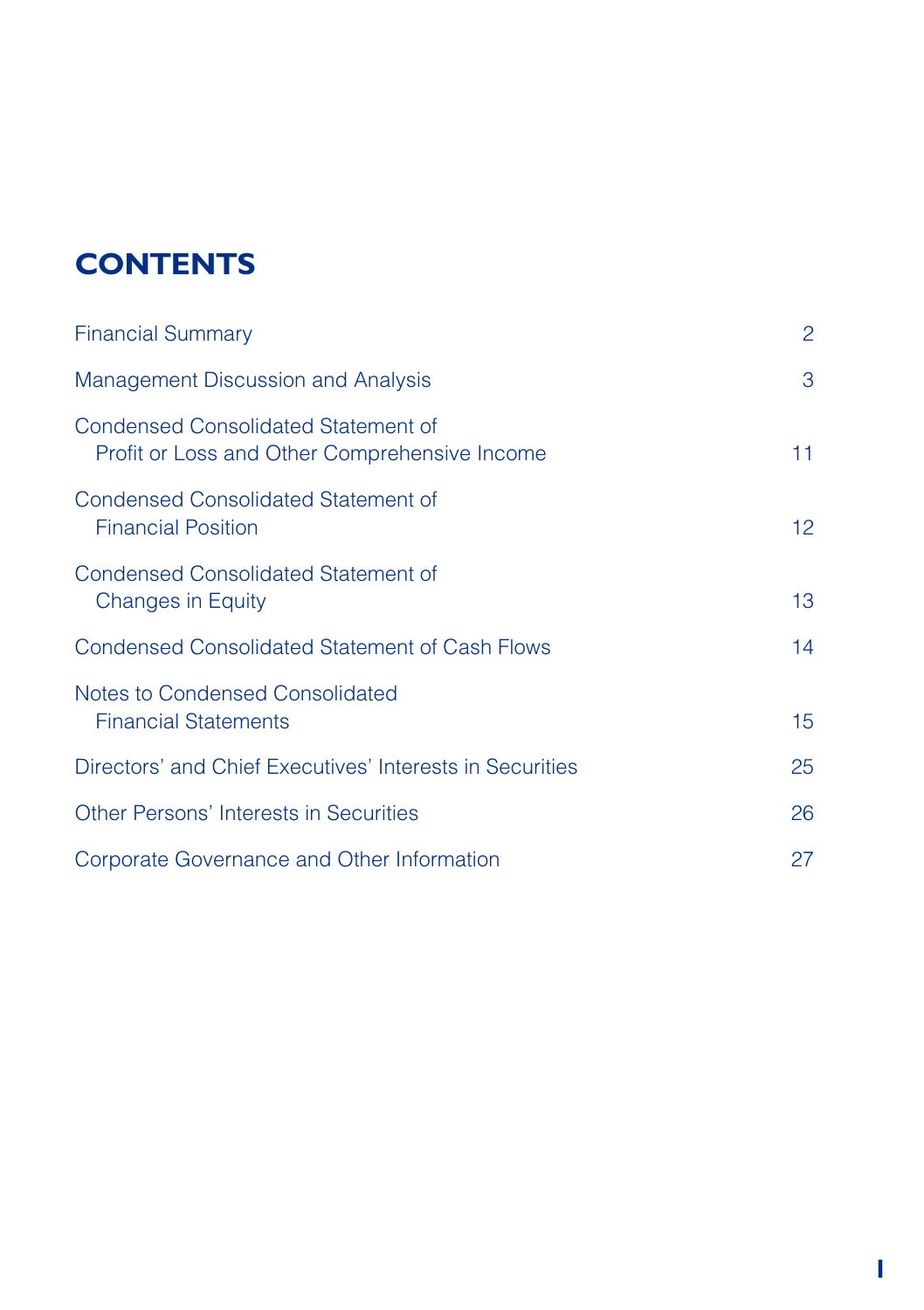# **FINANCIAL SUMMARY**

The board of directors (the "Board" or "Directors") of Ulferts International Limited (the "Company") announces the unaudited condensed consolidated results of the Company and its subsidiaries (collectively referred to as the "Group") for the six months ended 30 September 2021 (the "Period").

|                                 | For the six months ended<br>30 September |                 | <b>Changes</b> |
|---------------------------------|------------------------------------------|-----------------|----------------|
| HK\$'000                        | 2021                                     | 2020            |                |
| Revenue                         | 107,821                                  | 97.833          | $+10.2%$       |
| Retail                          | 103,826                                  | 92.774          | $+11.9%$       |
| Wholesale & Special projects    | 3,995                                    | 5.059           | $-21.0%$       |
| Gross profit                    | 69,332                                   | 63,145          | $+9.8%$        |
| Gross profit margin             | 64.3%                                    | 64.5%           | $-0.2$ pp      |
| Net profit (loss)               | 562                                      | (1,045)         | N/A            |
| Basic earnings (loss) per share | <b>HK0.07 cent</b>                       | $HK(0.13)$ cent | N/A            |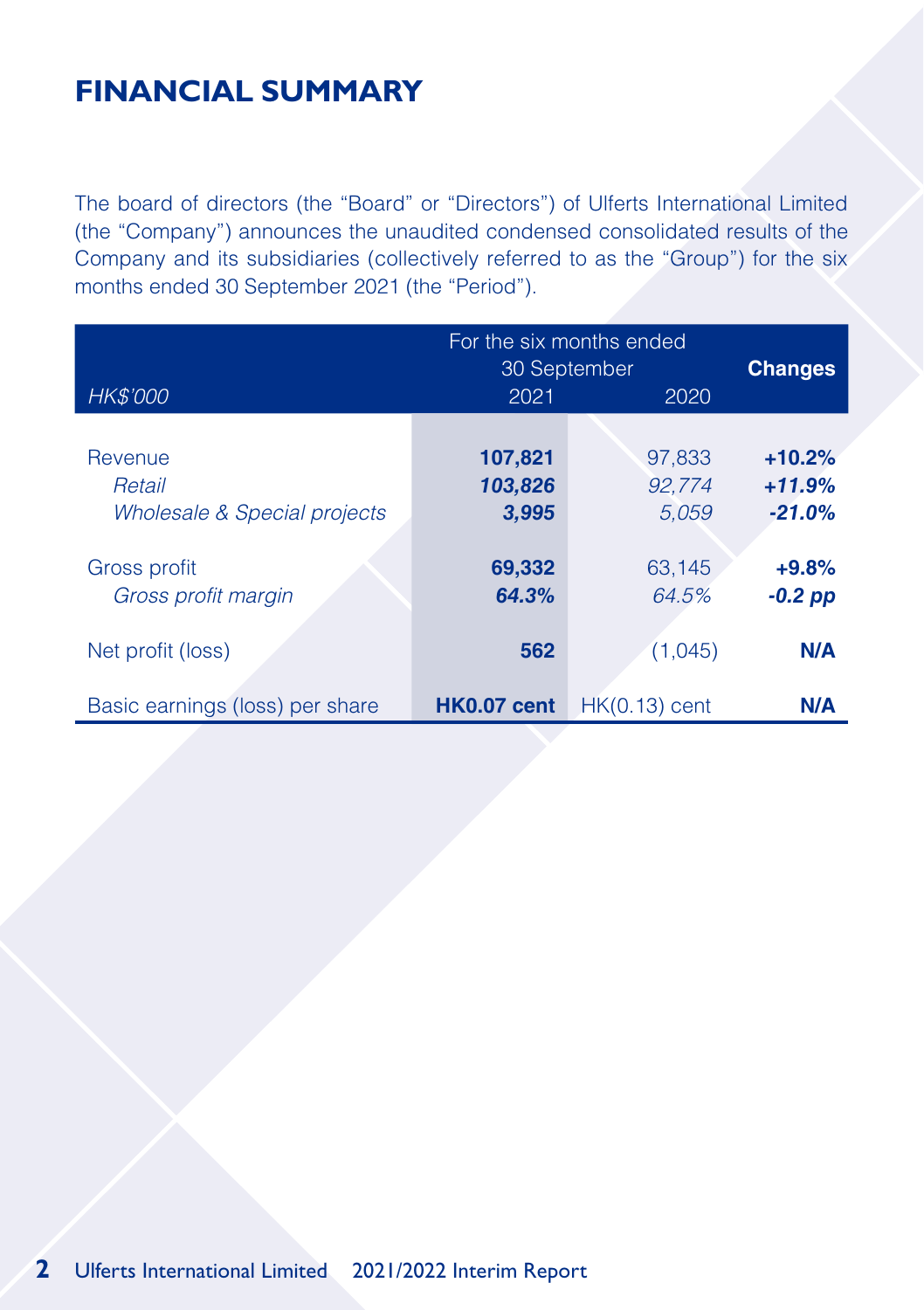### **RESULTS**

During the Period, the pandemic situation was well contained in Hong Kong. Business activities and social gatherings gradually returned to relatively normal, providing favourable conditions for the domestic retail market. The Group's total revenue increased by 10.2% to HK\$107.8 million (2020: HK\$97.8 million). Gross profit increased to HK\$69.3 million (2020: HK\$63.1 million), while gross profit margin remained broadly stable at 64.3% (2020: 64.5%).

Revenue from the retail segment amounted to HK\$103.8 million (2020: HK\$92.8 million), accounting for 96.3% (2020: 94.8%) of the Group's total revenue. Among the retail revenue, aggregate sales revenue of "*Ulferts*" and "*Ulferts Signature*" amounted to HK\$67.5 million (2020: HK\$64.1 million), and remained the key revenue contributor, accounting for 65.0% (2020: 69.1%) of total retail revenue. The sales revenue of "*at • home*" grew by 22.4% to HK\$20.2 million (2020: HK\$16.5 million), accounting for 19.5% (2020: 17.8%) of total retail revenue.

Supported by the increase of total revenue, the Group was able to achieve a net profit of HK\$0.6 million (2020: net loss of HK\$1.0 million) during the Period, while the Group had already achieved a turnaround in the second half of the previous financial year. Basic earnings per share was HK0.07 cent (2020: basic loss per share of HK0.13 cent).

#### **BUSINESS REVIEW**

The Group is a leading retailer of high quality home furniture mainly imported from Europe. The Company has been listed (the "IPO") on the Main Board of The Stock Exchange of Hong Kong Limited since January 2018.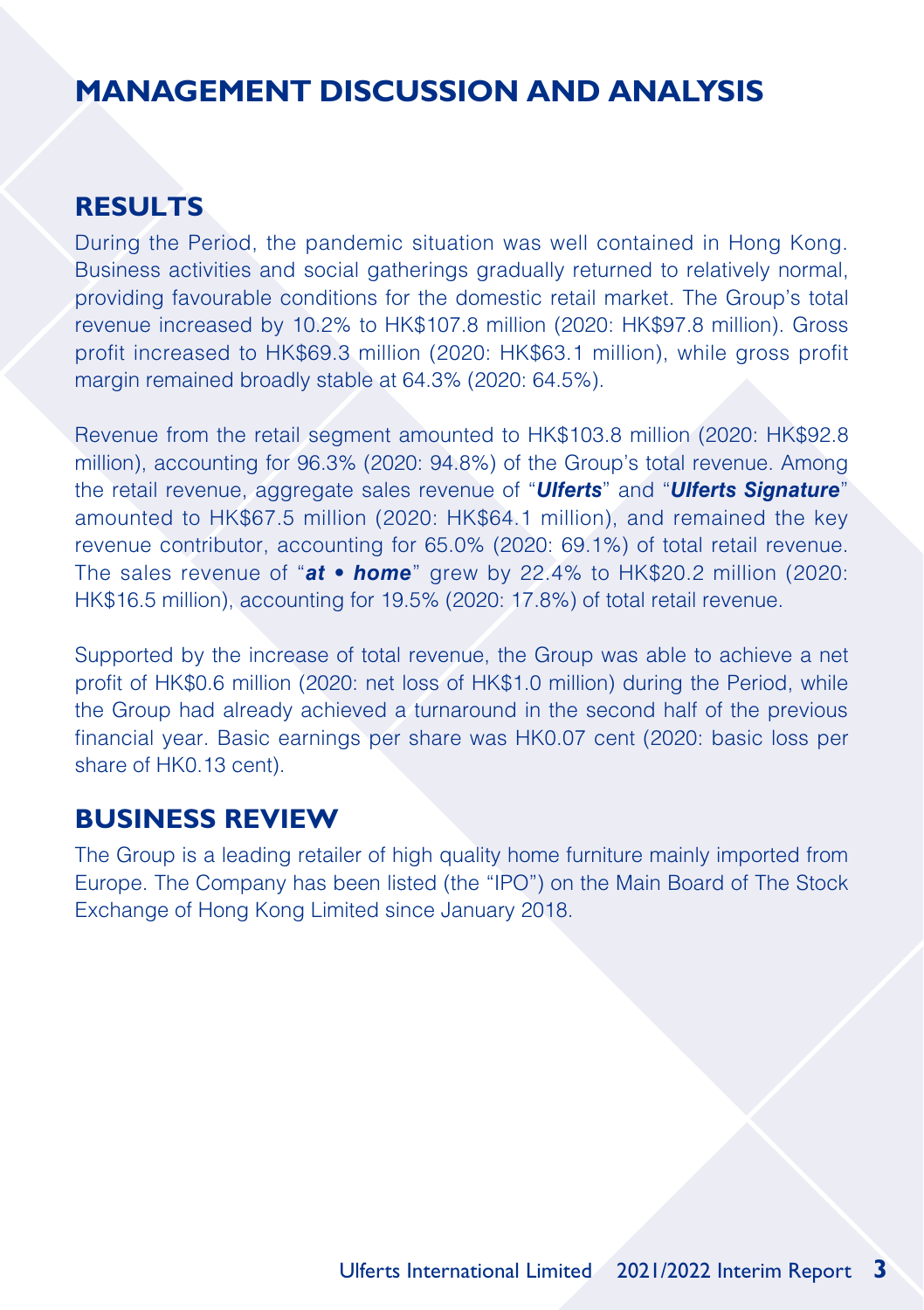The Group has been established for over 45 years, and takes pride in providing superior quality stylish furniture in Hong Kong. As at 30 September 2021, the Group operated 23 points-of-sale ("POS") in Hong Kong, covering several retail lines — "*Ulferts Signature*", "*Ulferts*", "*at • home*" and "*Ulfenbo*"/"*Dormire*". "*Ulferts*" and "*Ulferts Signature*" are dedicated to elevating customers' home living standard with style and quality, and offers a wide variety of contemporary style furniture products targeting middle to high end groups. "*at • home*" offers quality compact furniture and home accessories to suit small living spaces for modern families. Targeting the mass market, "*Ulfenbo*" offers mattresses, pillows, sofabeds, sofas and other ancillary items, which are distributed through "*Ulfenbo*"/"*Dormire*" specialty stores, department store counters, pop-up stores and roadshows, as well as wholesaling to over 200 dealers. Additionally, there are several online shopping platforms which maximise market coverage.

#### *Retail Business*

*• Effective Market Segmentation*

With a clear understanding of market segmentation, the Group defines and identifies target consumer profiles in order to develop product and marketing strategies to reach out to their specific preferences.

"*Ulferts"*, the Group's core retail label, is dedicated to providing high quality, stylish and luxury furniture. It offers a wide variety of contemporary style furniture products, enabling its customers to create their ideal homes. The Group operates "*Ulferts*" showrooms across Hong Kong, targeting middle to high-mid income groups. "*Ulferts Signature*" offers high-end branded furniture products and also luxury European tailor-made furniture. It targets up-market customers seeking a superior lifestyle.

Another retail line, "*at • home*", offers quality, stylish and compact furniture. It targets the mid-range segment and is geared towards the needs of young couples and new families.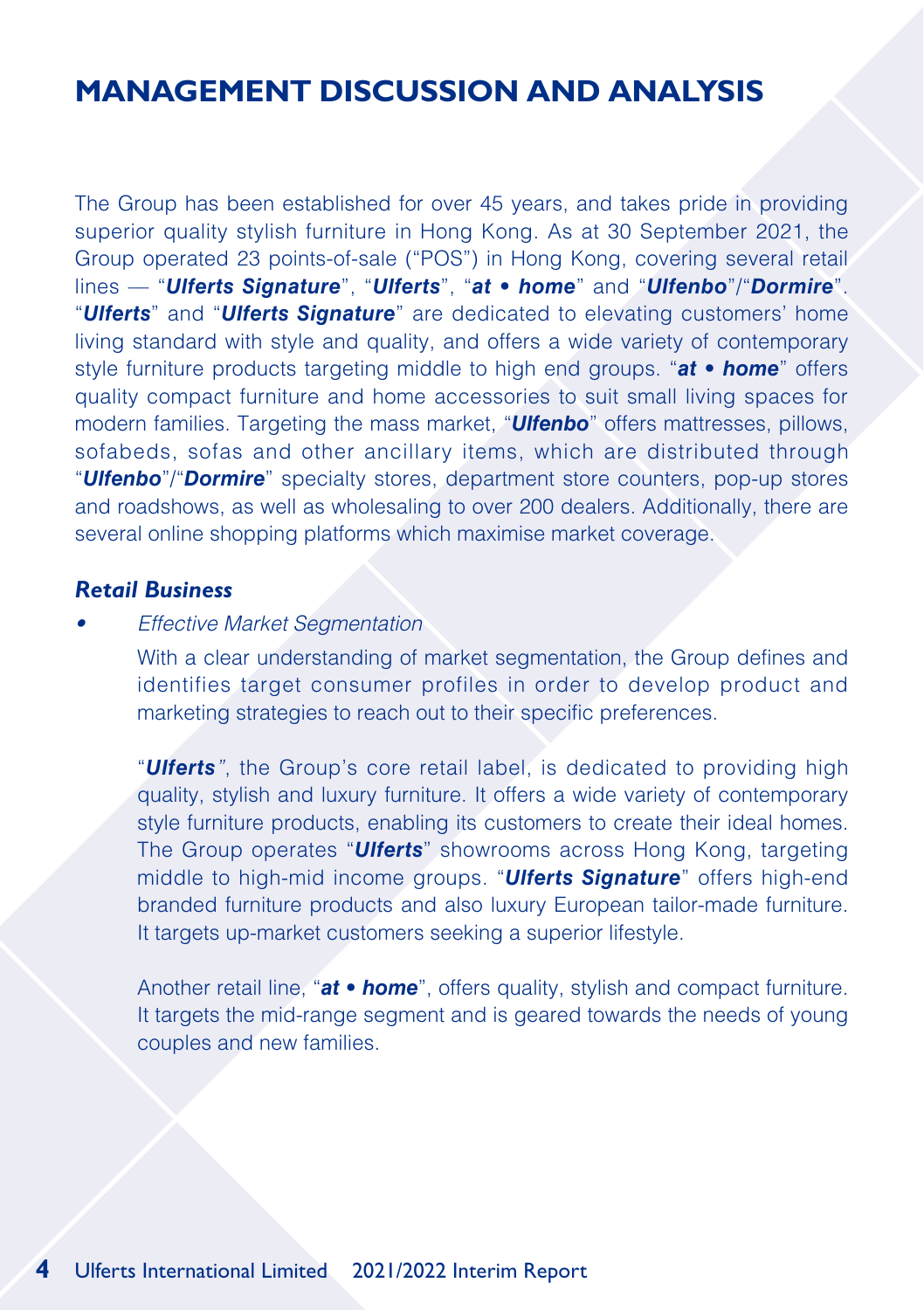"*Ulfenbo*" products focus on mass market consumers who demand quality and affordable mattresses, pillows and other ancillary items to enhance their sleep experience. "*Ulfenbo*" products are distributed through "*Ulfenbo*"/"*Dormire*" stores, which are typically small-scale, and are designed with a casual and relaxing environment, to highlight smart living style. "*Ulfenbo*" products are also distributed at department store counters, pop-up stores and roadshows for enhancing the market reach.

#### *• Diverse Product Portfolio*

The Group offers a wide variety of furniture products — ranging from leather and fabric sofas, cabinets, dining tables and chairs, through wardrobes, coffee tables and sideboards, to beds, which are imported from European and Asian countries. The Group currently carries more than 50 furniture brands in "*Ulferts Signature*" and "*Ulferts*" showrooms, as well as "*at • home*" stores, including international brands such as himolla, Gamma, MIDJ, Bonaldo and egoitaliano, most of which the Group has built long-standing relationship. "*at • home*" particularly offers various compact furniture products with special features and functions to suit the local small living spaces, as well as chic Scandinavian home accessories.

The Group also offers mattresses, pillows, sofas, sofabeds, beds, as well as other ancillary items under its self-owned label "*Ulfenbo*". The Group provides different models of mattresses and pillows, in various sizes with varying supports and features, to meet diverse customer needs.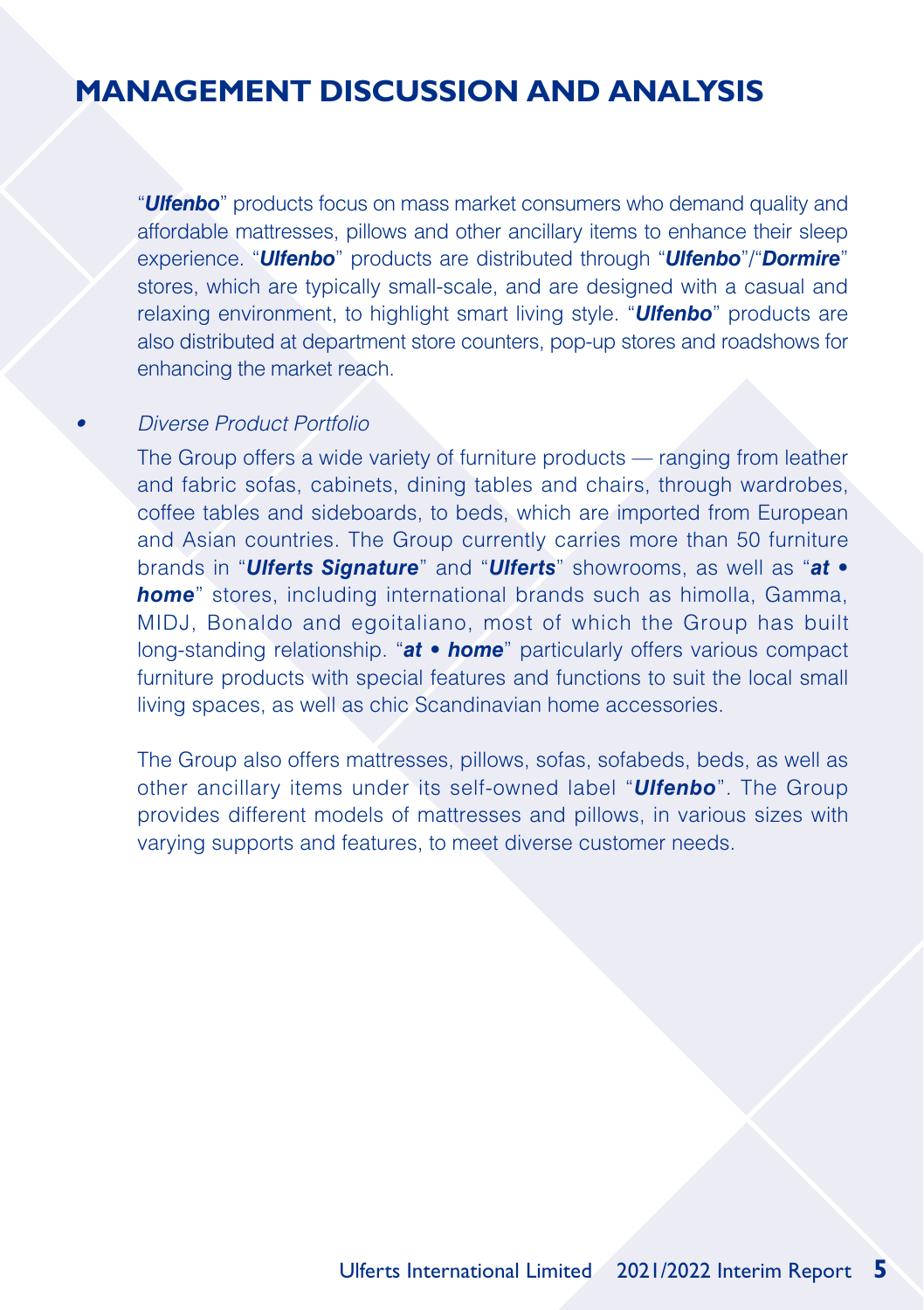#### *• Comprehensive Retail Sales Channel*

As at 30 September 2021, the Group had 23 POS in Hong Kong, with the number of outlets in each retail line as follows:

| <b>Retail Line</b>                                    | Number of POS |
|-------------------------------------------------------|---------------|
| "Ulferts Signature"                                   |               |
| "Ulferts"                                             |               |
| "at • home"                                           | 5             |
| " <b>Ulfenbo</b> "/"Dormire" stores, department store |               |
| counters and pop-up stores                            | 13            |
| Total                                                 | 23            |

"*Ulferts*" showrooms are strategically located in either upscale residential areas or major shopping areas, targeting middle to high-mid income groups. With its solid presence in these mature locations, the Group enjoys substantial foot traffic and a high brand reputation. The Group's flagship store, "*Ulferts Signature*", is a 3-storey store with gross floor area of approximately 21,700 square feet, in Hung Hom. It features more luxurious lines of furniture and masterpieces with opulent designs and sophisticated finishing and excellent craftsmanship. Premium brands including Cornelio Cappellini, Malerba and Crystal Stone are available at "*Ulferts Signature*".

"*at • home*" stores are generally located in shopping malls which carries a furniture theme, and there has been growing awareness of the brand among residents and shoppers. Meanwhile, "*Ulfenbo*"/"*Dormire*" stores, department store counters, pop-up stores and roadshows are situated in residential areas, to capitalise on the market potential.

During the Period, two "*at • home*" stores were opened, in Tseung Kwan O and Causeway Bay, and two "*Ulfenbo*" stores were opened, in Prince Edward and Tsuen Wan, to further expand the market coverage. Amongst which "*at • home*" is a flagship store located at Fashion Walk, Causeway Bay and occupies over 10,000 square feet. Combining fashion, lifestyle and international delicacies, Fashion Walk is well received by the young consumers and will help drive the foot traffic of "*at • home*".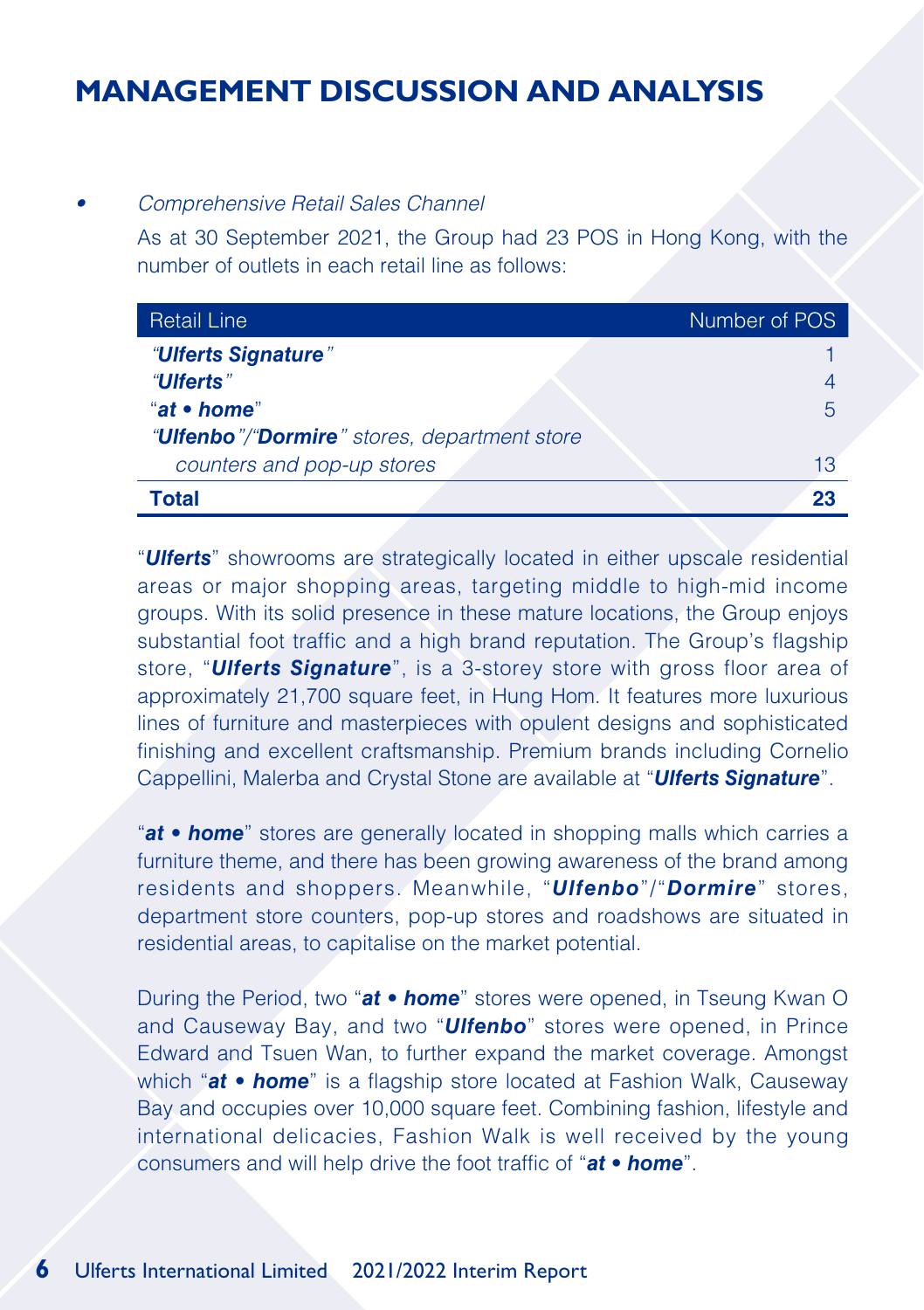#### *• Excellent Customers Shopping Experience*

"*Ulferts Signature*" and "*Ulferts*" showrooms are spacious, with a stylish and elegant environment, enabling the Group to display a wide spectrum of products for customers to touch and feel and to maximise customers' shopping experience. The ambience, setting and placement of furniture within the distinctive display zones have all been tailor-designed by a dedicated visual merchandising team to impart harmonious, home-like comfort. The salespersons are well-trained and offer customers advice catering for their personal needs. In recognition of its service excellence, "*at • home*" received the "Quality Service Leader Seasonal Award — Furniture & Home Accessories Category" for the period April to June 2021 in the Quality Service Programme organised by the Hong Kong Retail Management Association.

#### *• Diversified Marketing Strategies*

The Group believes that brand recognition is crucial for driving longterm growth and success. To enhance brand awareness, the Group conducted a range of marketing and promotional campaigns spanning social media engagements, print advertisements, TV coverage, outdoor billboards and advertising on regular basis as well as pop-up exhibitions at suitable venues. It also launched promotional campaigns such as seasonal sale, annual sale and stock clearance sale, as well as joint promotions with banks and other financial institutions.

#### *Wholesale Business*

The Group also operates a wholesale business spanning mattresses, sofabeds and sofas under its self-owned label "*Ulfenbo*"*,* through over 200 dealers in Hong Kong and Macau. Based on its long establishment and quality products, the "*Ulfenbo*" brand has been recognised by the "Hong Kong Top Brand Mark" for seven consecutive years since 2014, under the Hong Kong Top Brand Scheme organised by the Chinese Manufacturers Association of Hong Kong and Hong Kong Brand Development Council.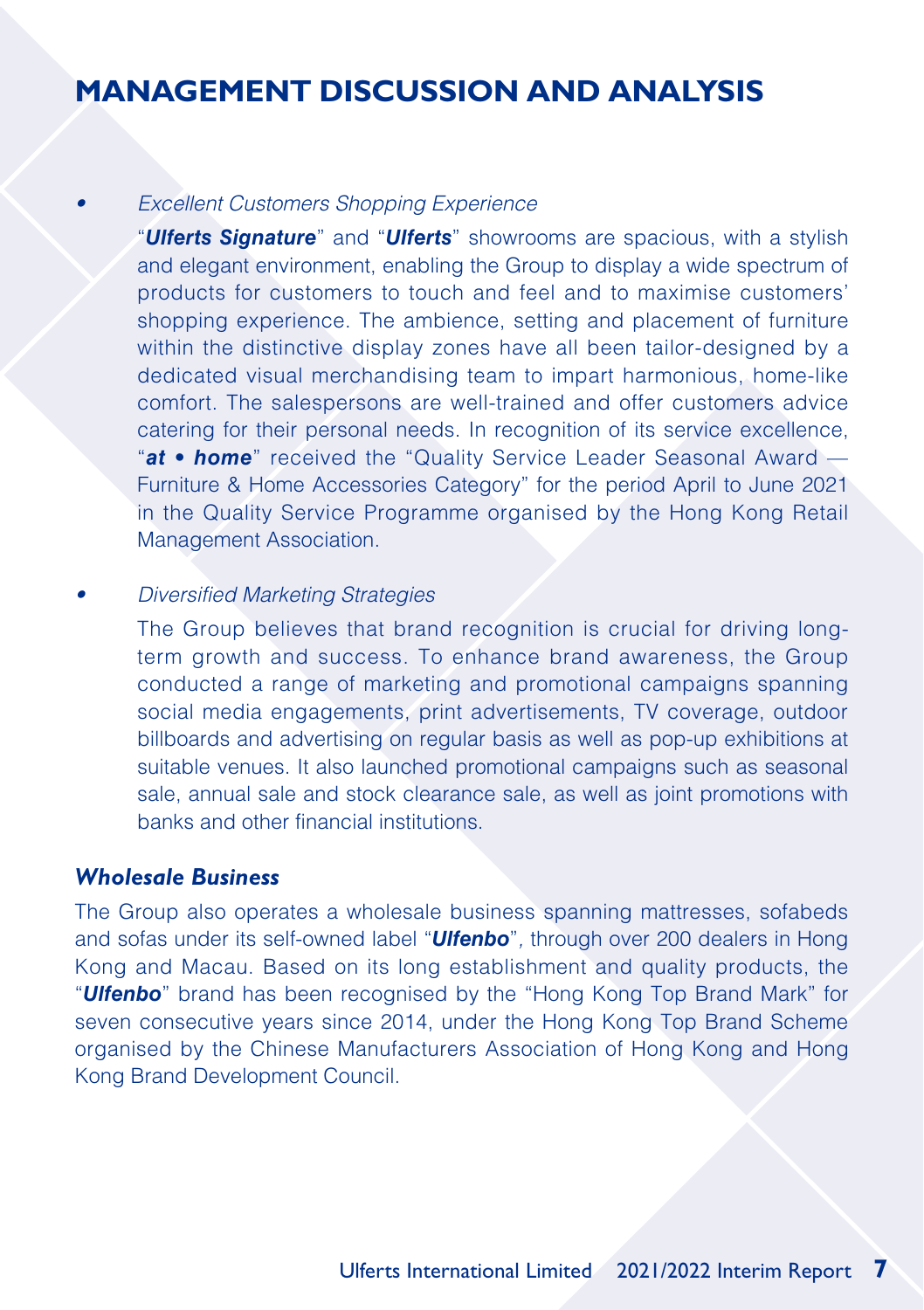#### *Special Projects*

Complementing its retail and wholesale business, the Group has a special projects division, which undertakes furniture-related projects primarily for corporate customers such as cinemas, hotels, showflats, offices, staff quarters and tertiary institutions. The division provides services ranging from planning and design, through procuring custom-made furniture to final installation for corporate customers, as well as liaison services with furniture manufacturers.

#### **PROSPECTS**

There has been remarkable progress with mass vaccination in Hong Kong. Cutting down on overseas travel will certainly benefit domestic consumption, in particular the demand for home furniture. In tandem with the launch of consumption vouchers, consumer confidence and positive market sentiment are lifting the residential property market. Given the low interest rate environment and boosted by the local government's housing policy, private property developers and the government have continued launching new residential units. It is generally believed that both retail and property markets will exhibit a stable recovery. The Group therefore remains cautiously optimistic about the future retail market, and will further enhance its sales network and strengthen its market presence. Meanwhile, the Group will closely monitor the market situation, and make adjustments in response to changes, and strive to achieve sustainable growth in the long term.

#### **OTHER FINANCIAL INFORMATION**

#### *Capital Structure, Liquidity and Financial Resources*

There was no change in the capital structure during the Period. Cash and cash equivalents of the Group was HK\$91.9 million (31 March 2021: HK\$93.7 million), which were mainly denominated in Hong Kong dollars. As at 30 September 2021, bank borrowings of the Group was nil (31 March 2021: nil), hence its gearing ratio was zero (31 March 2021: zero). The Group has available banking facilities of approximately HK\$82.0 million. The cash position and banking facilities available enable the Group to retain high flexibility and endurance to cater for future development and market uncertainty.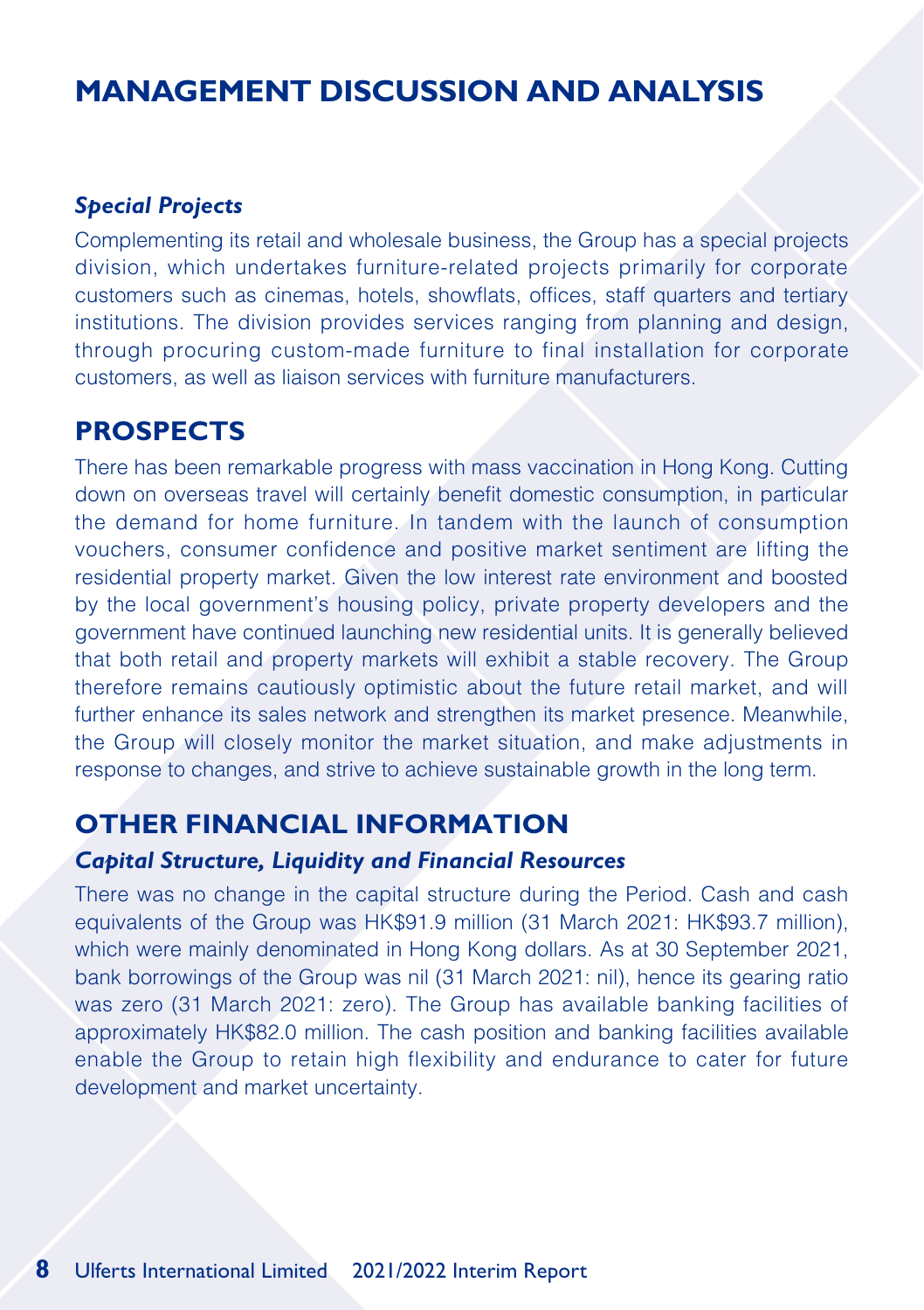As at 30 September 2021, the Group's current assets and current liabilities were approximately HK\$159.3 million (31 March 2021: HK\$162.7 million) and HK\$83.7 million (31 March 2021: HK\$83.2 million), respectively. Current ratio and quick ratio of the Group were 1.9 (31 March 2021: 2.0) and 1.3 (31 March 2021: 1.4), respectively.

In view of the Group's financial position as at 30 September 2021, the Board considered that the Group had sufficient working capital for its operations and future development plans against market challenges.

#### *Use of Proceeds*

During the IPO in January 2018, the net proceeds from the listing amounted to approximately HK\$92.6 million, which were fully utilised during the Period. An analysis of the utilisation of the net proceeds up to 30 September 2021 is presented below:

|                                                                    | Up to 31 March 2021<br>Planned<br>allocation of use<br>of net proceeds<br>(HK\$ million) | **Reallocation<br>of use of net<br>proceeds<br>(HK\$ million) | Up to<br>30 September<br>2021<br>Actual use of<br>net proceeds<br>(HK\$ million) |
|--------------------------------------------------------------------|------------------------------------------------------------------------------------------|---------------------------------------------------------------|----------------------------------------------------------------------------------|
| Capital expenditure, rental deposits                               |                                                                                          |                                                               |                                                                                  |
| and overhead expenses for                                          |                                                                                          |                                                               |                                                                                  |
| opening of "at • home" retail<br>stores                            | 34.2                                                                                     | 39.3                                                          | 39.3                                                                             |
| Strengthening the Group's product                                  |                                                                                          |                                                               |                                                                                  |
| portfolio                                                          | 24.2                                                                                     | 24.2                                                          | 24.2                                                                             |
| Enhancing " <b>Ulfenbo</b> " sales channels<br>and brand awareness | 10.3                                                                                     | 10.3                                                          | 10.3                                                                             |
| Capital expenditure and rental                                     |                                                                                          |                                                               |                                                                                  |
| deposits for opening of " <b>Ulferts</b> "                         |                                                                                          |                                                               |                                                                                  |
| retail store                                                       | 9.1                                                                                      | 9.1                                                           | 9.1                                                                              |
| Upgrading information technology                                   | 5.7                                                                                      | 0.6                                                           | 0.6                                                                              |
| General working capital                                            | 9.1                                                                                      | 9.1                                                           | 9.1                                                                              |
| <b>Total</b>                                                       | 92.6                                                                                     | 92.6                                                          | 92.6                                                                             |

\*\* *Details of the reallocation of net proceeds was disclosed in the announcement of the Company dated 28 July 2021.*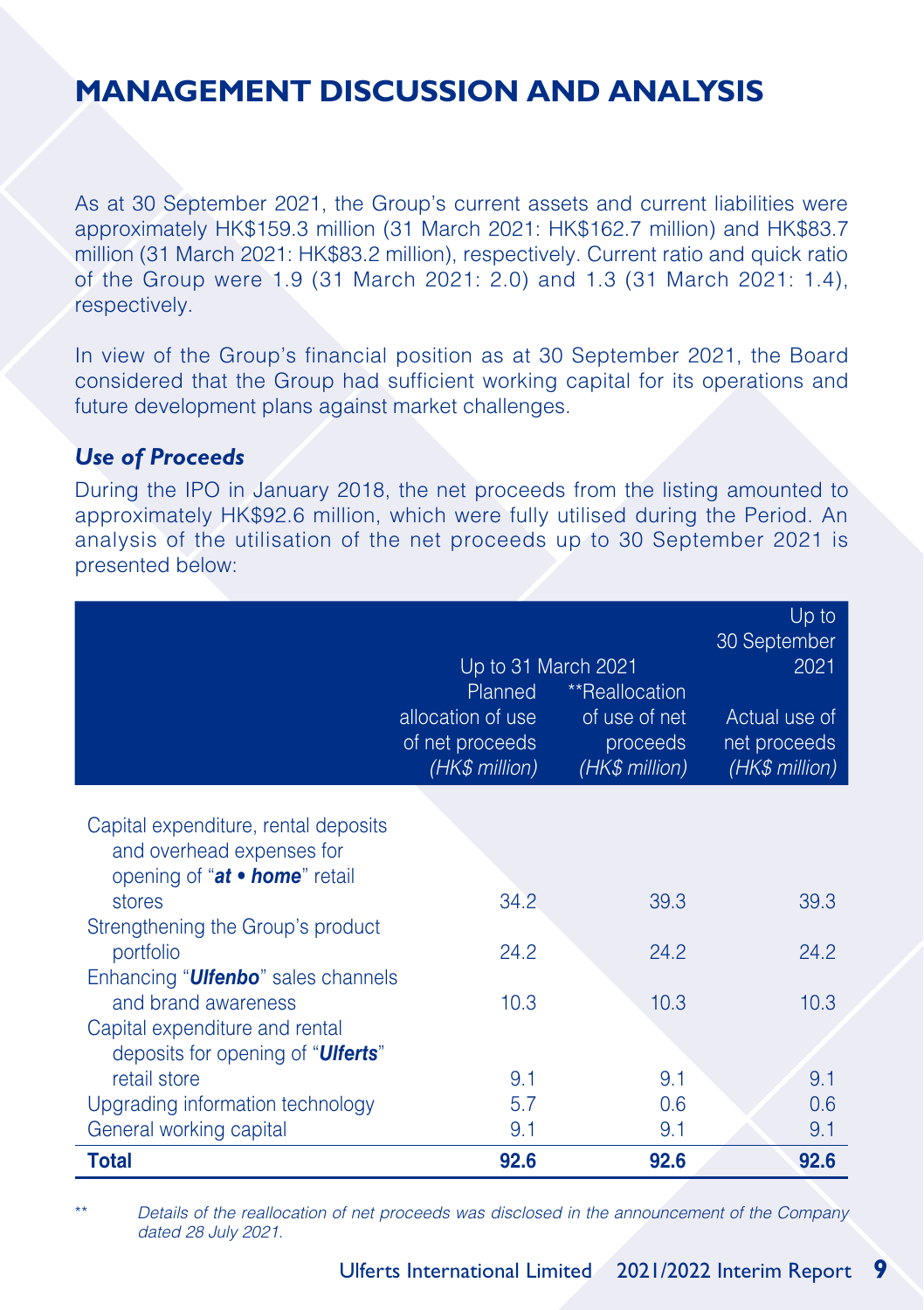### **EMPLOYEES AND REMUNERATION POLICY**

As at 30 September 2021, the Group's number of employees was 136 (2020: 134). Total staff costs including Director's remuneration and the other staff costs for the Period were HK\$23.2 million (2020: HK\$22.7 million). Each employee's remuneration was determined in accordance with individual's responsibilities, competence and skills, experience and performance as well as market pay levels. Staff benefits include medical and life insurance, retirement benefits and other competitive fringe benefits. To provide incentives or rewards to the staff, the Company has adopted a share option scheme, particulars of which are set out in the section headed "Share Options" of this interim report.

### **INTERIM DIVIDEND**

The Board has resolved not to declare any interim dividend for the Period (2020: Nil).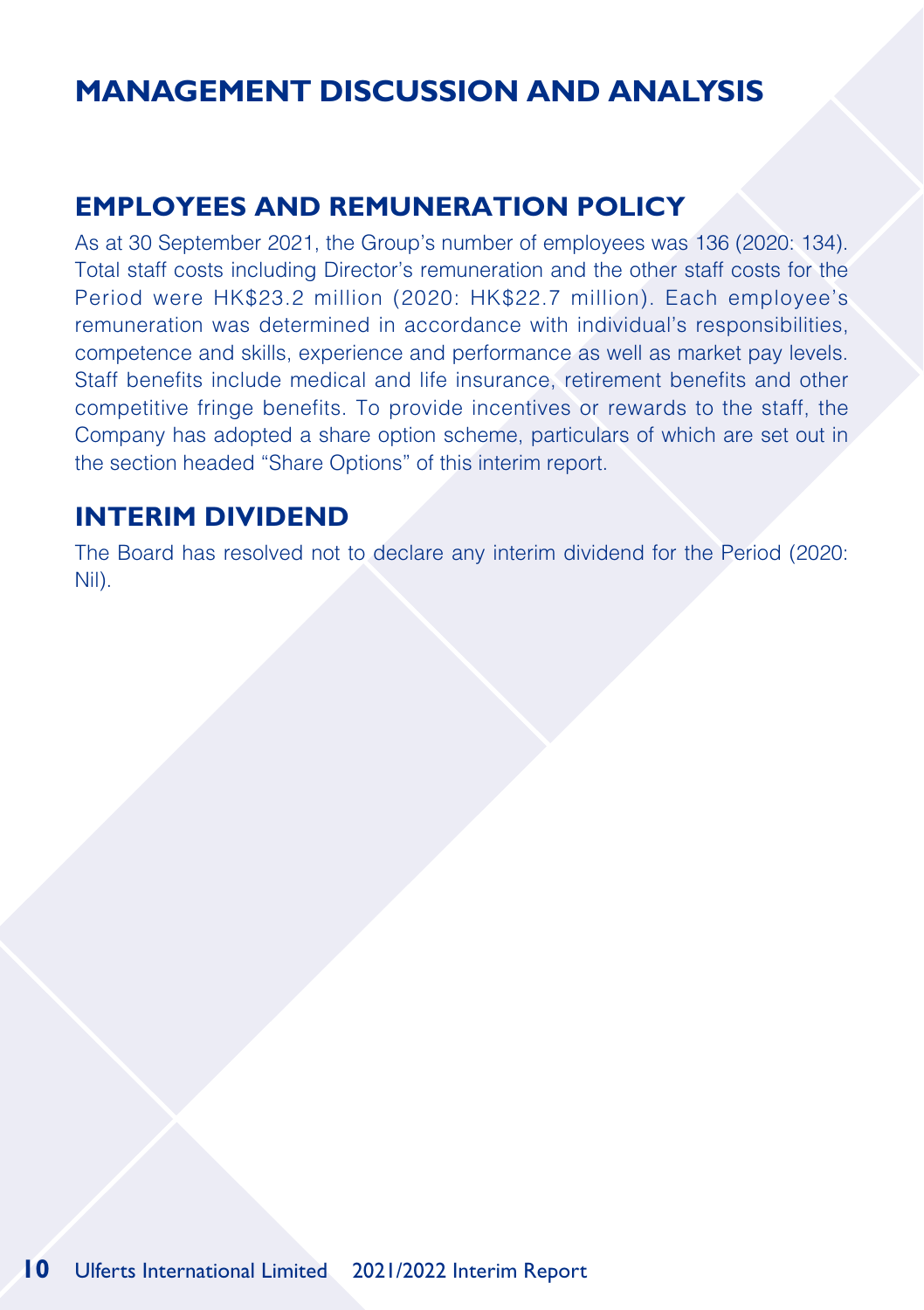## **CONDENCED CONSOLIDATED STATEMENT OF PROFIT OR LOSS AND OTHER COMPREHENSIVE INCOME**

For the six months ended 30 September 2021

|                                     |              | Six months ended<br>30 September |                 |  |
|-------------------------------------|--------------|----------------------------------|-----------------|--|
|                                     |              | 2021                             | 2020            |  |
|                                     |              | (unaudited)                      | (unaudited)     |  |
|                                     | <b>Notes</b> | <b>HK\$'000</b>                  | <b>HK\$'000</b> |  |
| <b>REVENUE</b>                      | 4            | 107,821                          | 97,833          |  |
| Cost of sales                       |              | (38, 489)                        | (34, 688)       |  |
| Gross profit                        |              | 69,332                           | 63,145          |  |
| Other income                        | 4            | 1,275                            | 6,573           |  |
| Selling and distribution expenses   |              | (58, 385)                        | (56, 824)       |  |
| General and administrative expenses |              | (11, 104)                        | (13, 109)       |  |
| Finance costs                       |              | (556)                            | (830)           |  |
| PROFIT/(LOSS) BEFORE TAX            | 5            | 562                              | (1,045)         |  |
| <b>Taxation</b>                     | 6            |                                  |                 |  |
| PROFIT/(LOSS) FOR THE PERIOD AND    |              |                                  |                 |  |
| TOTAL COMPREHENSIVE INCOME/         |              |                                  |                 |  |
| (LOSS) FOR THE PERIOD               |              | 562                              | (1,045)         |  |
| Attributable to:                    |              |                                  |                 |  |
| Owners of the parent                |              | 562                              | (1,045)         |  |
| EARNINGS/(LOSS) PER SHARE           |              |                                  |                 |  |
| <b>ATTRIBUTABLE TO ORDINARY</b>     |              |                                  |                 |  |
| EQUITY HOLDERS OF THE PARENT        | 8            |                                  |                 |  |
| Basic and diluted (expressed in HK  |              |                                  |                 |  |
| cents per share)                    |              | 0.07                             | (0.13)          |  |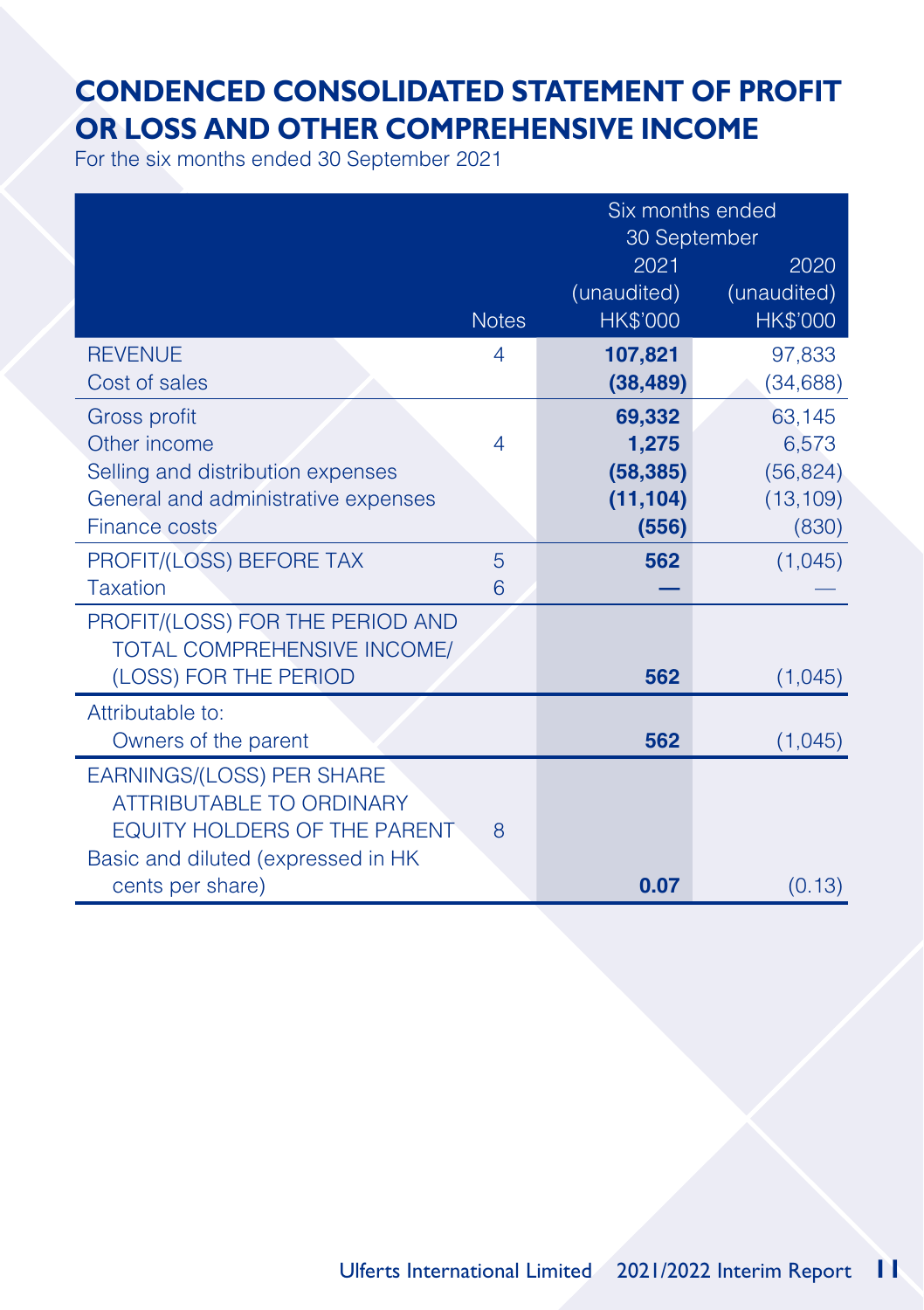# **CONDENSED CONSOLIDATED STATEMENT OF FINANCIAL POSITION**

30 September 2021

|                                                             |              | 30 September        | 31 March          |
|-------------------------------------------------------------|--------------|---------------------|-------------------|
|                                                             |              | 2021<br>(unaudited) | 2021<br>(audited) |
|                                                             | <b>Notes</b> | <b>HK\$'000</b>     | <b>HK\$'000</b>   |
| NON-CURRENT ASSETS                                          |              |                     |                   |
| Property, plant and equipment                               |              | 10,132              | 6,269             |
| Right-of-use assets<br>Prepayments, deposits and other      |              | 37,530              | 35,776            |
| receivables                                                 |              | 6,383               | 3,598             |
| Deferred tax assets                                         |              | 5,897               | 5,897             |
| Total non-current assets                                    |              | 59,942              | 51,540            |
| <b>CURRENT ASSETS</b>                                       |              |                     |                   |
| Inventories                                                 |              | 48,742              | 47,654            |
| <b>Trade receivables</b><br>Prepayments, deposits and other | 9            | 4,192               | 3,261             |
| receivables                                                 |              | 14,415              | 18,117            |
| Cash and cash equivalents                                   |              | 91,921              | 93,688            |
| <b>Total current assets</b>                                 |              | 159,270             | 162,720           |
| <b>CURRENT LIABILITIES</b>                                  |              |                     |                   |
| Trade and bills payables                                    | 10           | 4,082               | 8,815             |
| Other payables and accruals<br>Lease liabilities            |              | 48,870<br>21,393    | 38,200<br>25,289  |
| Tax payable                                                 |              | 5,082               | 5,082             |
| Provisions                                                  |              | 4,302               | 5,825             |
| <b>Total current liabilities</b>                            |              | 83,729              | 83,211            |
| NET CURRENT ASSETS                                          |              | 75,541              | 79,509            |
| TOTAL ASSETS LESS CURRENT                                   |              |                     |                   |
| <b>LIABILITIES</b>                                          |              | 135,483             | 131,049           |
| NON-CURRENT LIABILITIES                                     |              |                     |                   |
| Lease liabilities<br>Provisions                             |              | 18,196<br>6,133     | 11,684<br>3,733   |
| <b>Total non-current liabilities</b>                        |              | 24,329              | 15,417            |
| <b>Net assets</b>                                           |              | 111,154             | 115,632           |
| <b>EQUITY</b>                                               |              |                     |                   |
| <b>Equity attributable to owners of the</b>                 |              |                     |                   |
| parent                                                      |              |                     |                   |
| Share capital                                               |              | 110,337             | 110,337           |
| <b>Retained profits</b>                                     |              | 817                 | 5,295             |
| <b>Total equity</b>                                         |              | 111,154             | 115,632           |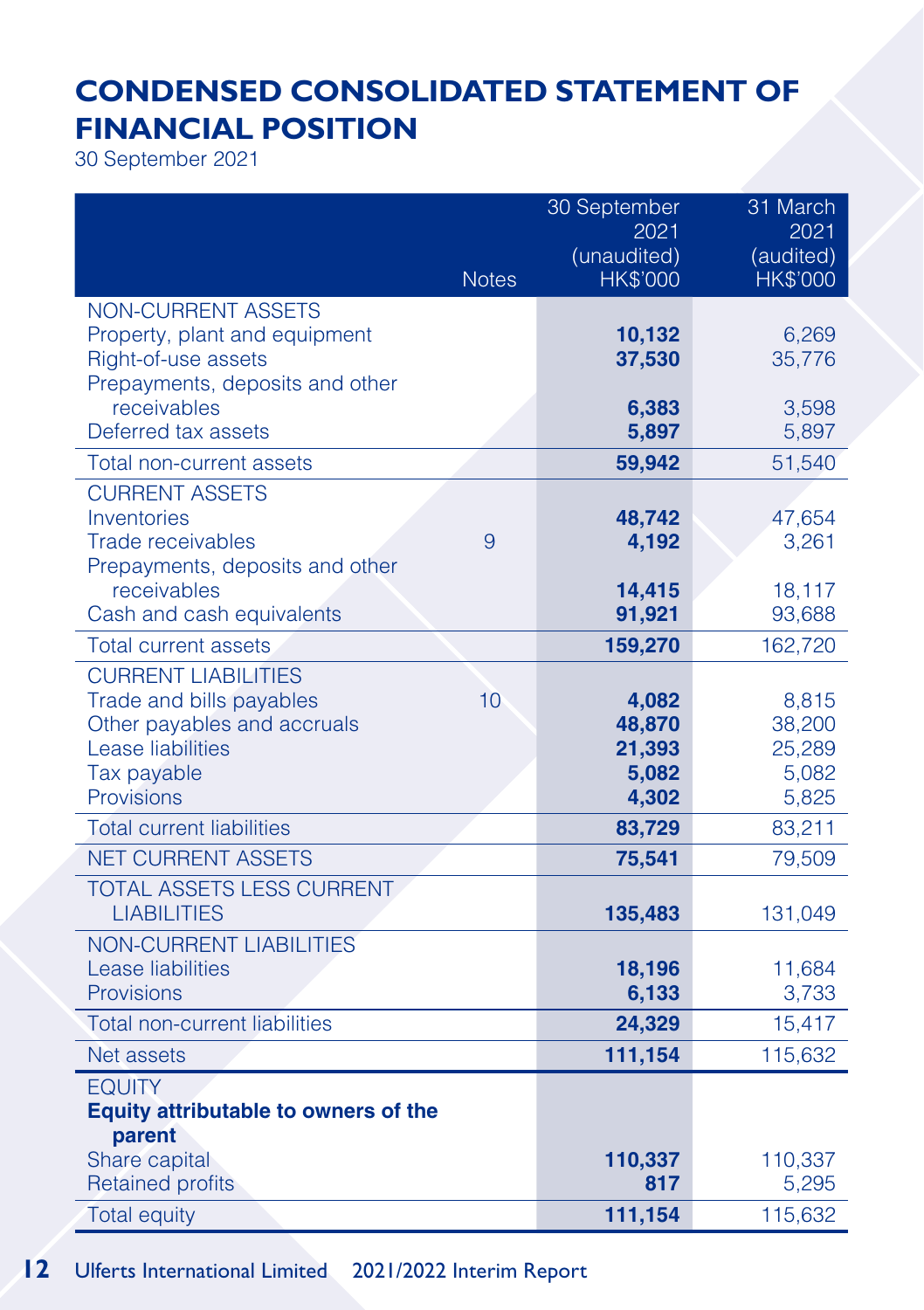## **CONDENSED CONSOLIDATED STATEMENT OF CHANGES IN EQUITY**

For the six months ended 30 September 2021

|                                                                                  | <b>Share</b><br>capital<br><b>HK\$'000</b> | Retained<br>profits/<br>(accumulated<br>losses)<br><b>HK\$'000</b> | Total<br>equity<br><b>HK\$'000</b> |
|----------------------------------------------------------------------------------|--------------------------------------------|--------------------------------------------------------------------|------------------------------------|
| At 1 April 2020 (audited)<br>Loss and total comprehensive<br>loss for the period | 110,337                                    | (11,531)<br>(1,045)                                                | 98,806<br>(1,045)                  |
| At 30 September 2020<br>(unaudited)                                              | 110,337                                    | (12, 576)                                                          | 97,761                             |
| At 1 April 2021 (audited)<br>Profit and total comprehensive                      | 110,337                                    | 5,295                                                              | 115,632                            |
| income for the period<br>Final dividend recognised and<br>paid for 2020          |                                            | 562<br>(5,040)                                                     | 562<br>(5,040)                     |
| At 30 September 2021<br>(unaudited)                                              | 110.337                                    | 817                                                                | 111,154                            |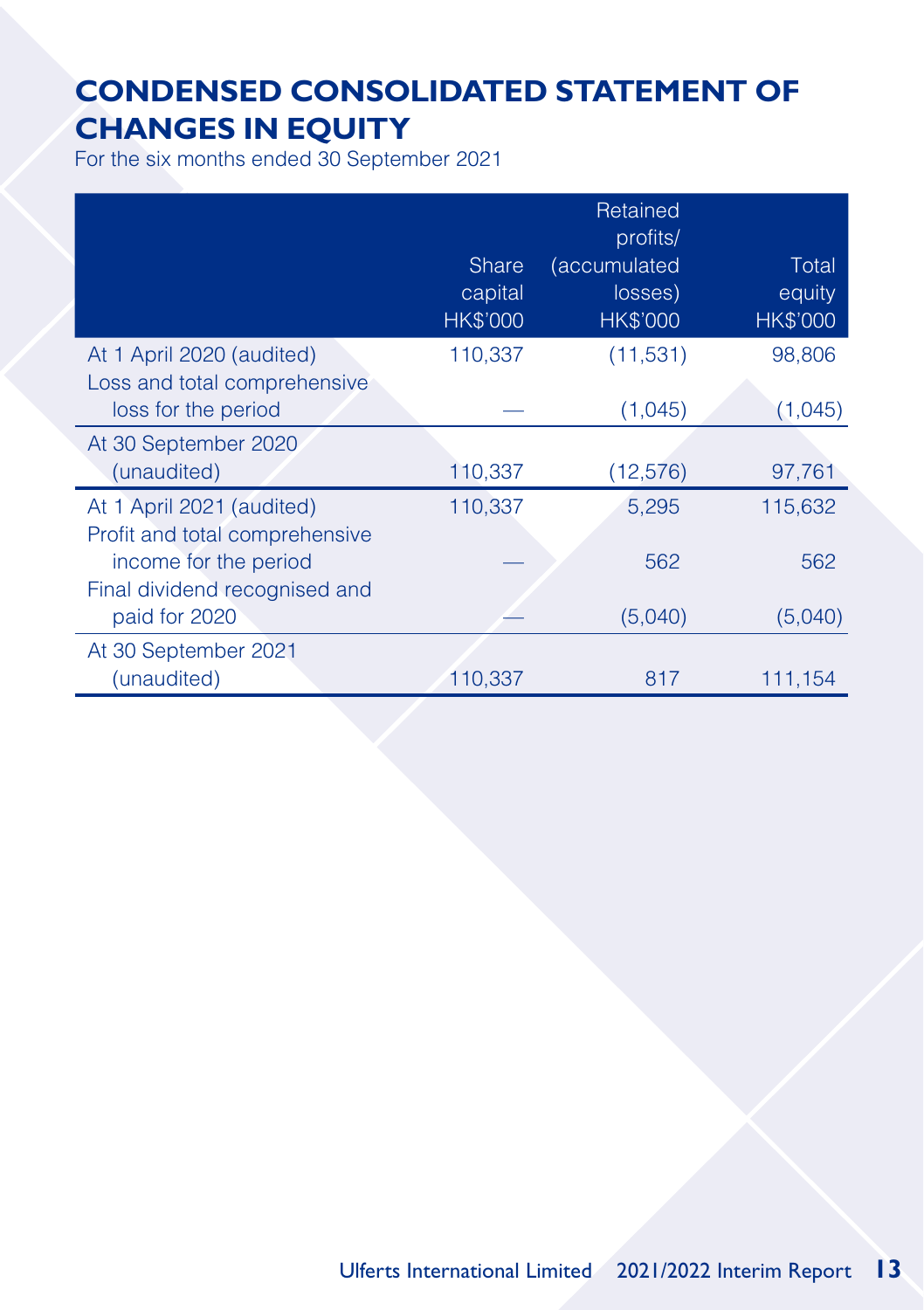## **CONDENSED CONSOLIDATED STATEMENT OF CASH FLOWS**

For the six months ended 30 September 2021

|                                                                                                   | Six months ended<br>30 September |                                |  |
|---------------------------------------------------------------------------------------------------|----------------------------------|--------------------------------|--|
|                                                                                                   | 2021                             | 2020                           |  |
|                                                                                                   | (unaudited)<br><b>HK\$'000</b>   | (unaudited)<br><b>HK\$'000</b> |  |
| Net cash from operating activities                                                                | 27,619                           | 46,107                         |  |
| Net cash used in investing activities                                                             | (8, 180)                         | (35)                           |  |
| Net cash used in financing activities                                                             | (21, 206)                        | (20, 238)                      |  |
| NET INCREASE/(DECREASE) IN CASH<br>AND CASH EQUIVALENTS<br>Cash and cash equivalents at beginning | (1,767)                          | 25,834                         |  |
| of period                                                                                         | 93,688                           | 63,670                         |  |
| CASH AND CASH EQUIVALENTS AT                                                                      |                                  |                                |  |
| <b>END OF PERIOD</b>                                                                              | 91,921                           | 89,504                         |  |
| ANALYSIS OF BALANCE OF CASH AND<br><b>CASH EQUIVALENTS</b>                                        |                                  |                                |  |
| Cash and bank balances                                                                            | 91,921                           | 89,504                         |  |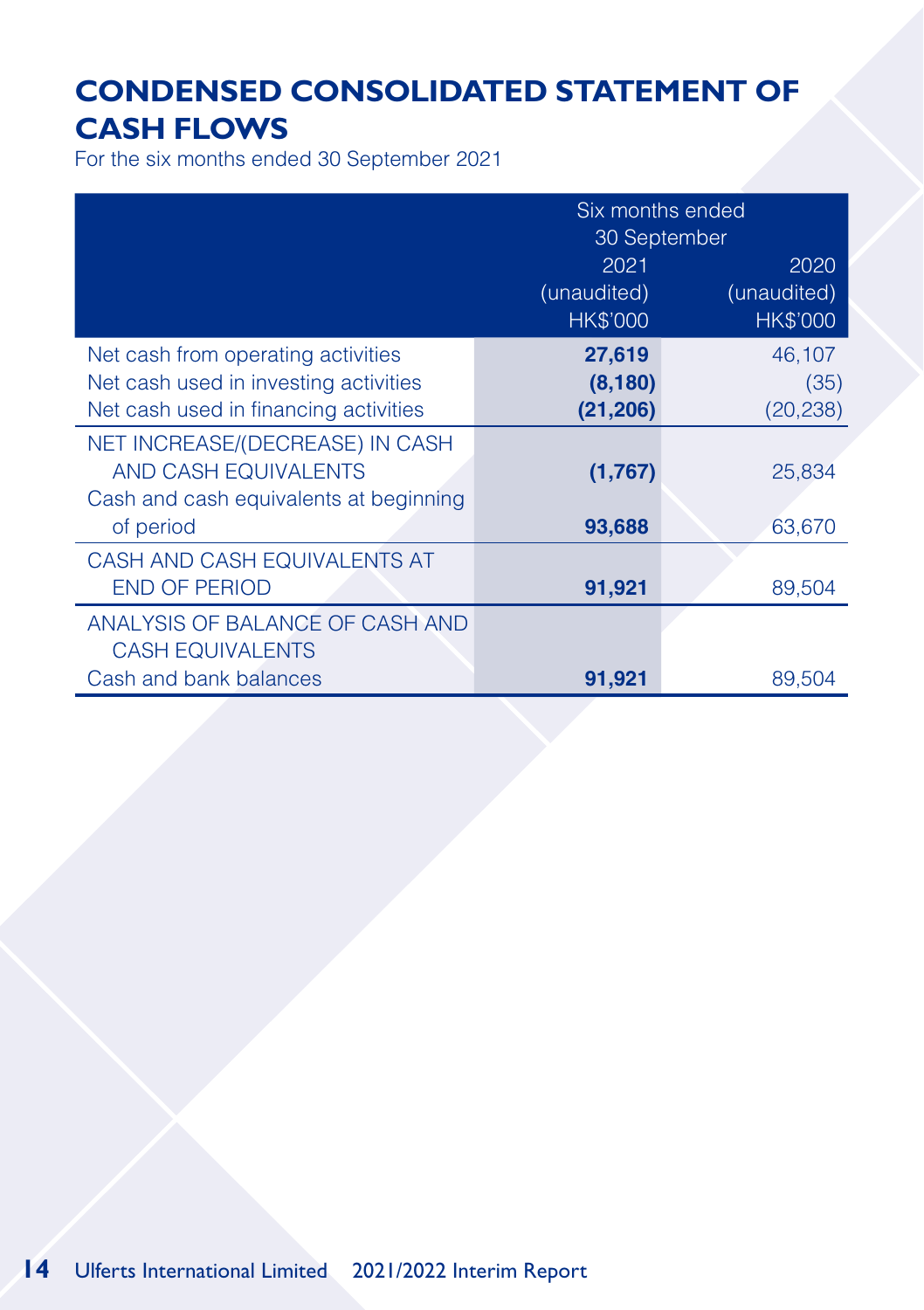For the six months ended 30 September 2021

#### **1. BASIS OF PREPARATION**

The unaudited condensed consolidated financial statements have been prepared in accordance with Hong Kong Financial Reporting Standards ("HKFRSs") and Hong Kong Accounting Standard ("HKAS") 34 "Interim Financial Reporting" issued by the Hong Kong Institute of Certified Public Accountants ("HKICPA") as well as with the applicable disclosures required by Appendix 16 to The Rules Governing the Listing of Securities (the "Listing Rules") on The Stock Exchange of Hong Kong Limited (the "Stock Exchange") and the Hong Kong Companies Ordinance ("CO").

The unaudited condensed consolidated financial statements have been prepared on the historical cost convention. The unaudited condensed consolidated financial statements are presented in Hong Kong dollars ("HK\$") and all values are rounded to the nearest thousand except when otherwise indicated.

These unaudited condensed consolidated financial statements should be read in conjunction with the annual consolidated financial statements for the year ended 31 March 2021.

The financial information relating to the year ended 31 March 2021 that is included in this interim report 2021 does not constitute the Company's statutory annual consolidated financial statements for 2021 but is derived from those financial statements. Further information relating to these statutory annual consolidated financial statements required to be disclosed in accordance with section 436 of the CO is as follows:

- (a) The Company has delivered the consolidated financial statements for the year ended 31 March 2021 to the Registrar of Companies as required by section 662(3) of, and Part 3 of Schedule 6 to the CO.
- (b) The Company's auditor has reported on the consolidated financial statements of the Group for the year ended 31 March 2021. The auditor's reports were unqualified, did not include a reference to any matters to which the auditor drew attention by way of emphasis without qualifying its report; and did not contain a statement under sections 406(2), 407(2) or 407(3) of the CO.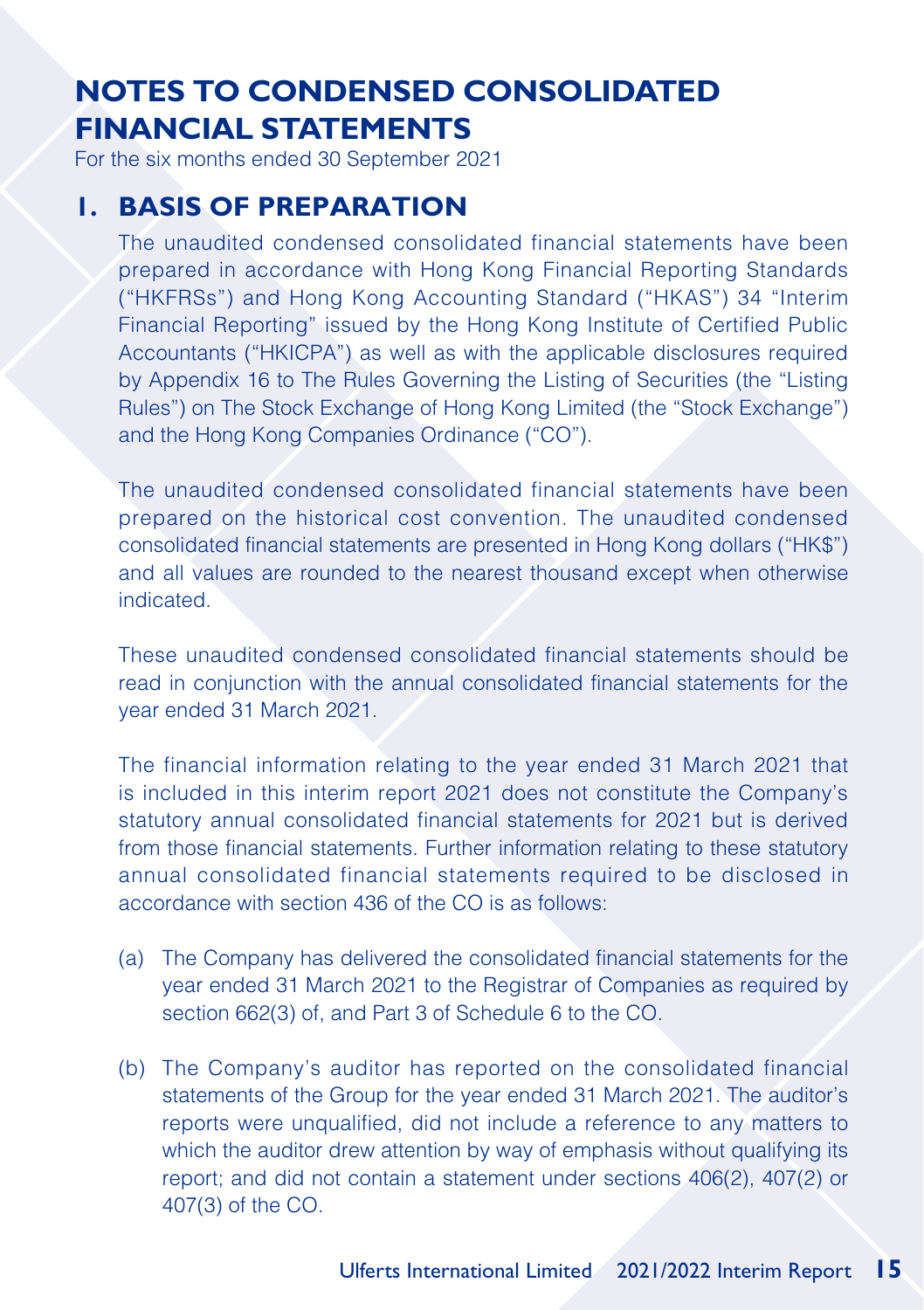For the six months ended 30 September 2021

#### **2. CHANGES IN ACCOUNTING POLICIES AND DISCLOSURES**

The accounting policies adopted in the preparation of the interim condensed consolidated financial information are consistent with those applied in the preparation of the Group's annual consolidated financial statements for the year ended 31 March 2021, except for the adoption of the following revised Hong Kong Financial Reporting Standards ("HKFRSs") for the first time for the current period's financial information.

Amendments to HKFRS 3 *Definition of a Business* Amendments to HKFRS 9, HKAS 39 and HKFRS 7

*Interest Rate Benchmark Reform*

Amendments to HKFRS 16 *Covid-19 — Related Rent Concessions (early* 

Amendments to HKAS 1 and *Definition of Material* HKAS 8

*adoption)*

The application of the above revised HKFRSs has had no material impact on the Group's financial performance and positions for the current and prior periods and/or on the disclosures set out in these unaudited condensed consolidated financial statements.

### **3. OPERATING SEGMENT INFORMATION**

The Group principally focuses on the retail and wholesale of imported furniture, and special projects. Information reported to the Group's chief operating decision maker, for the purpose of resources allocation and performance assessment, focuses on the operating results of the Group as a whole as the Group's resources are integrated and no discrete operating segment information is available. Accordingly, no operating segment information is presented.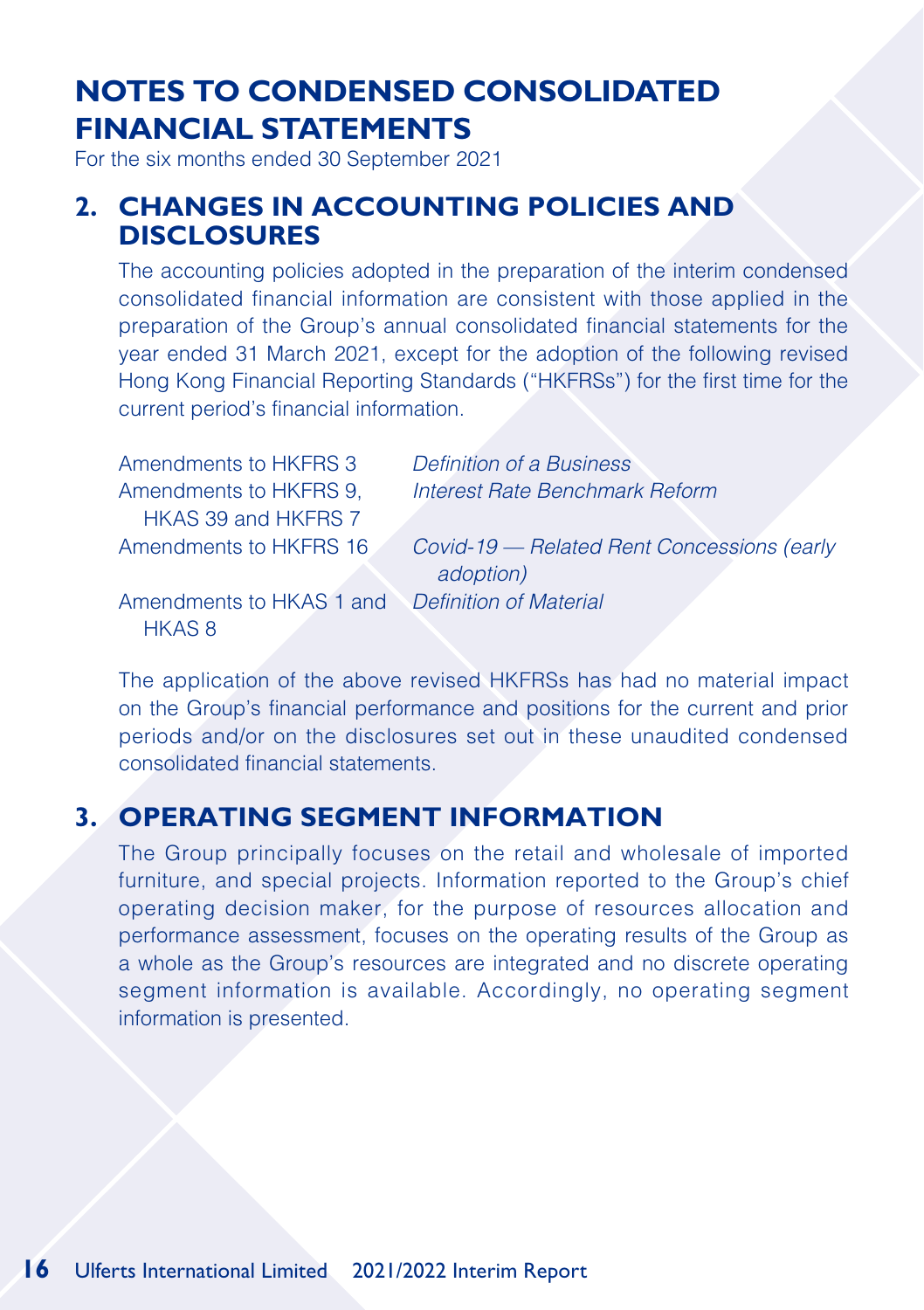For the six months ended 30 September 2021

### **3. OPERATING SEGMENT INFORMATION** (Continued)

#### *Geographical information*

*(a) Revenue from external customers*

Substantially all of the Group's revenues from external customers during the six months ended 30 September 2021 and 2020 were attributed to Hong Kong based on the location of the customers or the location of certain key processes/resources from which the Group derived the revenues.

#### *(b) Non-current assets*

All of the Group's non-current assets as at the end of the reporting period were located in Hong Kong based on the location of the assets.

### **4. REVENUE AND OTHER INCOME**

An analysis of revenue is as follows:

|                             | Six months ended             |                 |  |
|-----------------------------|------------------------------|-----------------|--|
|                             | 30 September<br>2021<br>2020 |                 |  |
|                             |                              |                 |  |
|                             | (unaudited)                  | (unaudited)     |  |
|                             | <b>HK\$'000</b>              | <b>HK\$'000</b> |  |
| Revenue from contracts with |                              |                 |  |
| customers                   |                              |                 |  |
| Retail of furniture         | 103,826                      | 92,774          |  |
| Wholesale of furniture      | 3,417                        | 4,107           |  |
| Special projects            | 578                          | 952             |  |
|                             | 107,821                      | 97,833          |  |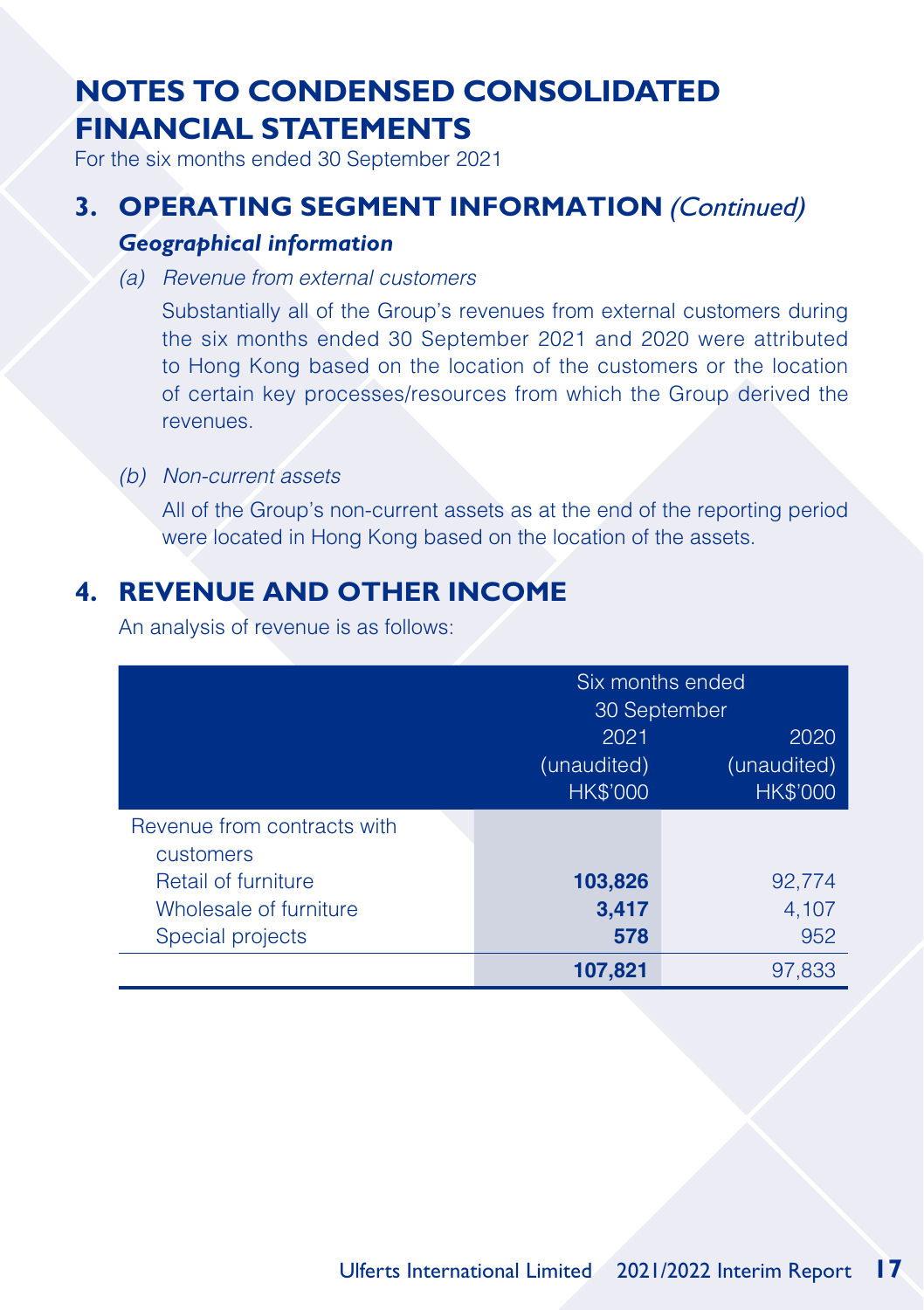For the six months ended 30 September 2021

### **4. REVENUE AND OTHER INCOME (Continued)**

#### *Revenue from contracts with customers*

*Disaggregated revenue information*

|                                                            | Six months ended<br>30 September       |                                        |  |
|------------------------------------------------------------|----------------------------------------|----------------------------------------|--|
|                                                            | 2021<br>(unaudited)<br><b>HK\$'000</b> | 2020<br>(unaudited)<br><b>HK\$'000</b> |  |
| <b>Types of goods or services</b><br>Sale of goods         | 107,821                                | 97,833                                 |  |
| Total revenue from contracts with<br>customers             | 107,821                                | 97,833                                 |  |
| <b>Timing of revenue recognition</b><br>At a point in time | 107,821                                | 97,833                                 |  |
| Total revenue from contracts with<br>customers             | 107,821                                | 97,833                                 |  |

|                      | Six months ended                   |             |  |
|----------------------|------------------------------------|-------------|--|
|                      | 30 September                       |             |  |
|                      | 2021                               | 2020        |  |
|                      | (unaudited)                        | (unaudited) |  |
|                      | <b>HK\$'000</b><br><b>HK\$'000</b> |             |  |
| <b>Other income</b>  |                                    |             |  |
| Government subsidies |                                    | 5,674       |  |
| Other service income | 1,009                              | 513         |  |
| Bank interest income | 106                                | 312         |  |
| <b>Others</b>        | 160                                | 74          |  |
|                      | 1.275                              | 6.573       |  |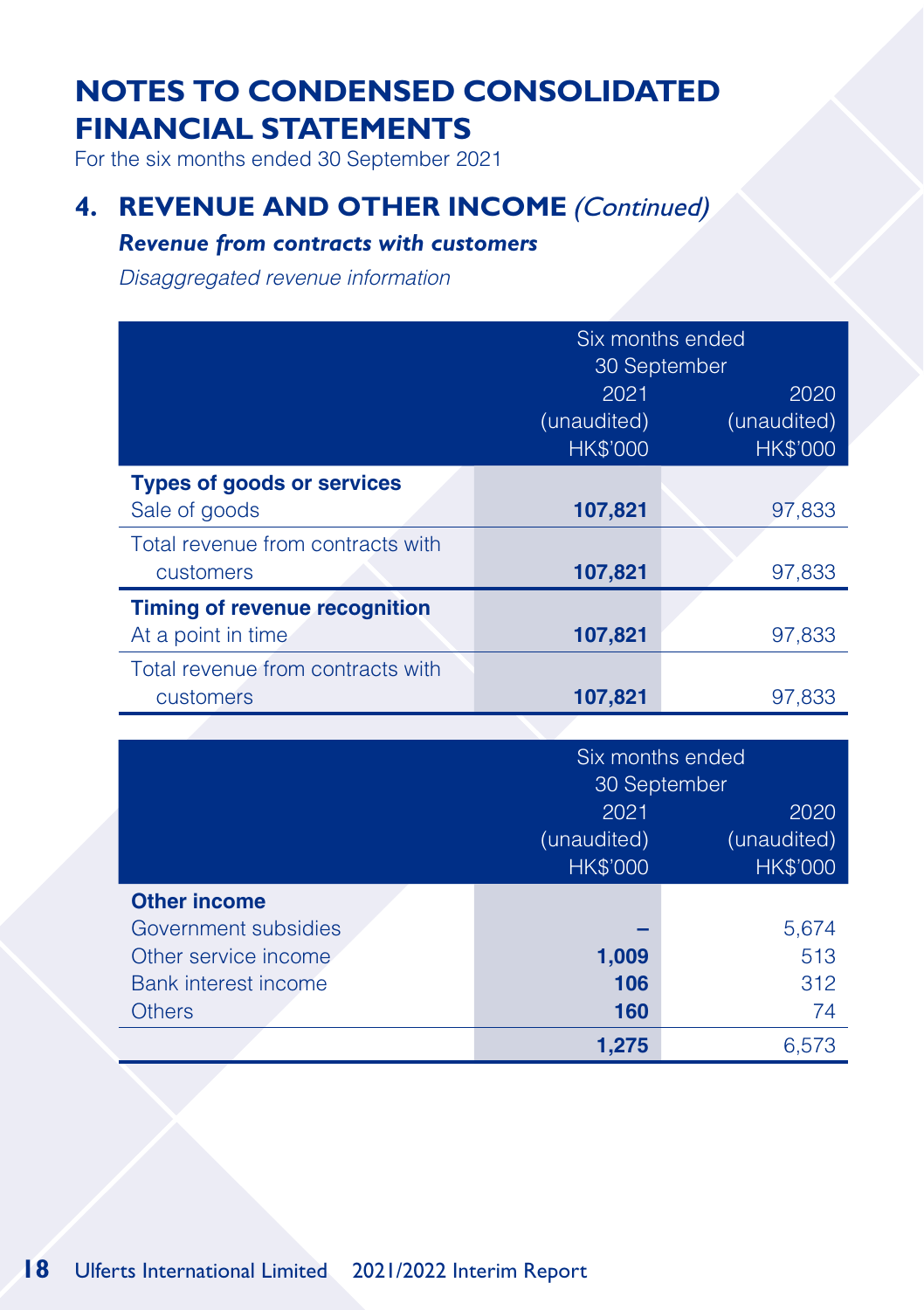For the six months ended 30 September 2021

### **5. PROFIT/(LOSS) BEFORE TAX**

The Group's profit/(loss) before tax is arrived at after charging/(crediting):

|                                                                        | Six months ended<br>30 September |                 |
|------------------------------------------------------------------------|----------------------------------|-----------------|
|                                                                        | 2021                             | 2020            |
|                                                                        | (unaudited)                      | (unaudited)     |
|                                                                        | HK\$'000                         | <b>HK\$'000</b> |
| Cost of inventories sold and                                           |                                  |                 |
| services provided<br>Write-down of inventories to net                  | 37,658                           | 34,688          |
| realisable value                                                       | 831                              |                 |
| Total amount recognised as cost of                                     |                                  |                 |
| sales                                                                  | 38,489                           | 34,688          |
| Depreciation of property, plant and                                    |                                  |                 |
| equipment                                                              | 4,317                            | 8,347           |
| Depreciation of right-of-use assets                                    | 18,226                           | 21,647          |
| Loss on disposal/write-off of items                                    |                                  |                 |
| of property, plant and equipment<br>Lease payments not included in the |                                  | 11              |
| measurement of lease liabilities                                       | 5,939                            | 1,364           |
| Employee benefit expense                                               |                                  |                 |
| (including directors' and chief                                        |                                  |                 |
| executive's remuneration):                                             |                                  |                 |
| Wages, salaries, bonuses and                                           |                                  |                 |
| allowances                                                             | 22,267                           | 21,894          |
| Pension scheme contributions                                           |                                  |                 |
| (defined contribution<br>schemes)                                      | 891                              | 825             |
|                                                                        | 23,158                           | 22,719          |
|                                                                        |                                  |                 |
| Foreign exchange differences, net                                      | (3)                              | (49)            |

### **6. INCOME TAX**

The Group did not generate any assessable profits arising in Hong Kong during the Period (2020: Nil).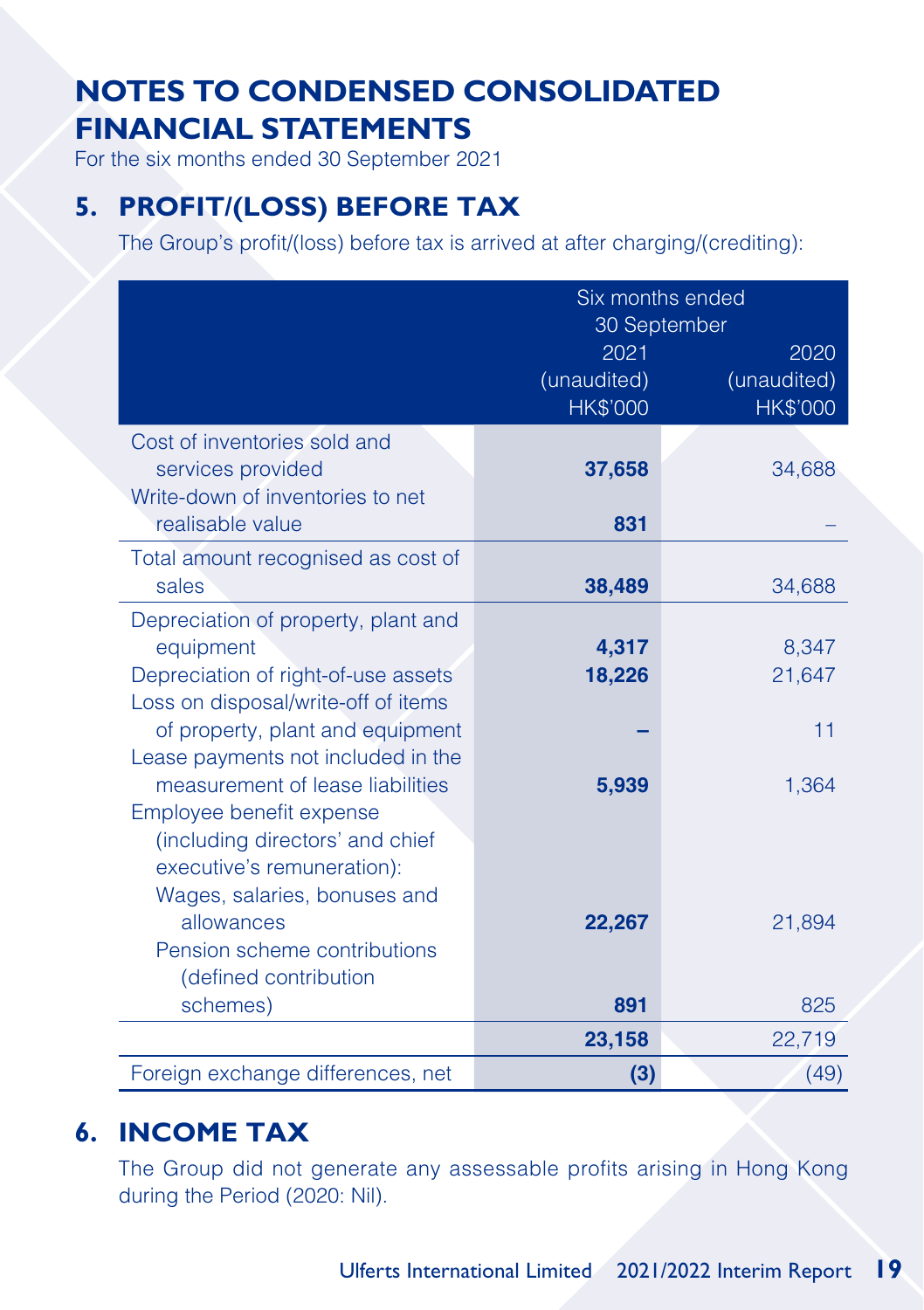For the six months ended 30 September 2021

### **7. DIVIDEND**

The Board has resolved not to declare any payment of interim dividend for the Period (2020: Nil).

### **8. EARNINGS/(LOSS) PER SHARE ATTRIBUTABLE TO ORDINARY EQUITY HOLDERS OF THE PARENT**

The calculation of the basic earnings/(loss) per share amounts is based on the profit/(loss) for the Period attributable to ordinary equity holders of the parent of HK\$562,000 (2020: HK\$1,045,000) and the weighted average number of ordinary shares of 800,000,000 (2020: 800,000,000) in issue during the Period.

The Group had no potentially dilutive ordinary shares in issue during both periods.

The calculation of basic and diluted earnings/(loss) per share is based on:

|                                                                                                                                                                        | Six months ended<br>30 September<br>2021<br>2020<br>(unaudited)<br>(unaudited)<br>HK\$'000<br>HK\$'000 |                  |  |
|------------------------------------------------------------------------------------------------------------------------------------------------------------------------|--------------------------------------------------------------------------------------------------------|------------------|--|
| <b>Earnings/(Loss)</b><br>Profit/(loss) attributable to ordinary<br>equity holders of the parent used<br>in the basic and diluted earnings/                            |                                                                                                        |                  |  |
| (loss) per share calculation                                                                                                                                           | 562                                                                                                    | (1.045)          |  |
|                                                                                                                                                                        |                                                                                                        |                  |  |
|                                                                                                                                                                        |                                                                                                        | Number of shares |  |
| <b>Shares</b><br>Weighted average number of<br>ordinary shares in issue during<br>the Period used in the basic and<br>diluted earnings/(loss) per share<br>calculation | 800,000,000                                                                                            | 800,000,000      |  |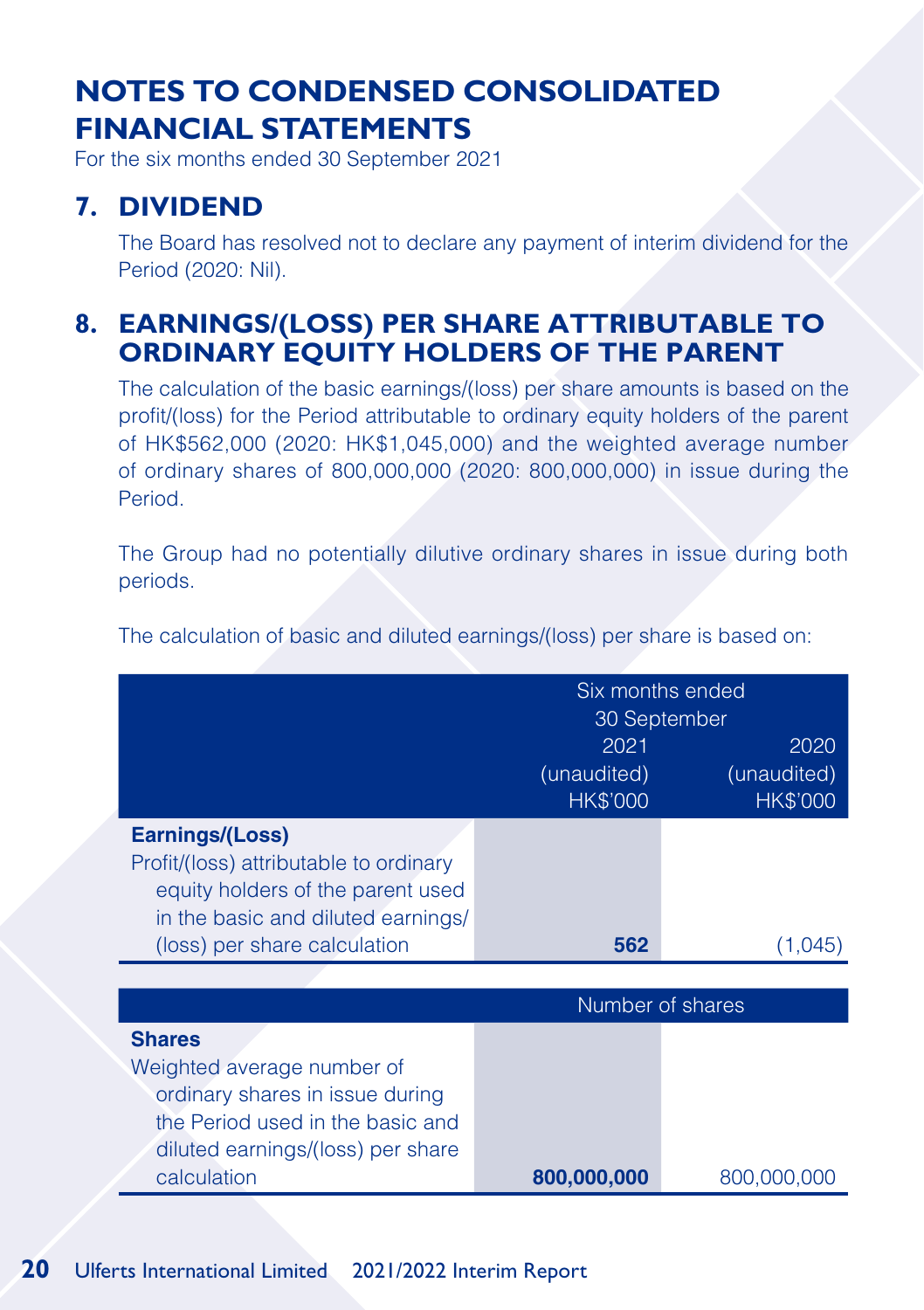For the six months ended 30 September 2021

### **9. TRADE RECEIVABLES**

The Group's retail sales are usually paid in cash or by major credit/debit cards, with the settlement from the corresponding banks or other financial institutions normally within 7 to 30 days. The Group's trading terms with its wholesale and project customers are mainly on credit, except for new customers, where payment in advance and/or upon delivery is normally required. The credit period for these customers is generally one to two months, extending up to six months for major project customers, or based on terms agreed by the relevant parties as set out in respective agreements. The Group seeks to maintain strict control over its outstanding receivables and overdue balances are reviewed by senior management. The Group does not hold any collateral or other credit enhancements over its trade receivable balances. Trade receivables are non-interest-bearing.

An ageing analysis of the trade receivables of the Group as at the end of the reporting period, based on the invoice date, is as follows:

|                | 30 September    |                 |
|----------------|-----------------|-----------------|
|                | 2021            | 2021            |
|                | (unaudited)     | (audited)       |
|                | <b>HK\$'000</b> | <b>HK\$'000</b> |
| Within 1 month | 4,192           | 2,799           |
| 1 to 3 months  |                 | 460             |
| Over 3 months  |                 | $\mathcal P$    |
|                | 4,192           | 3.261           |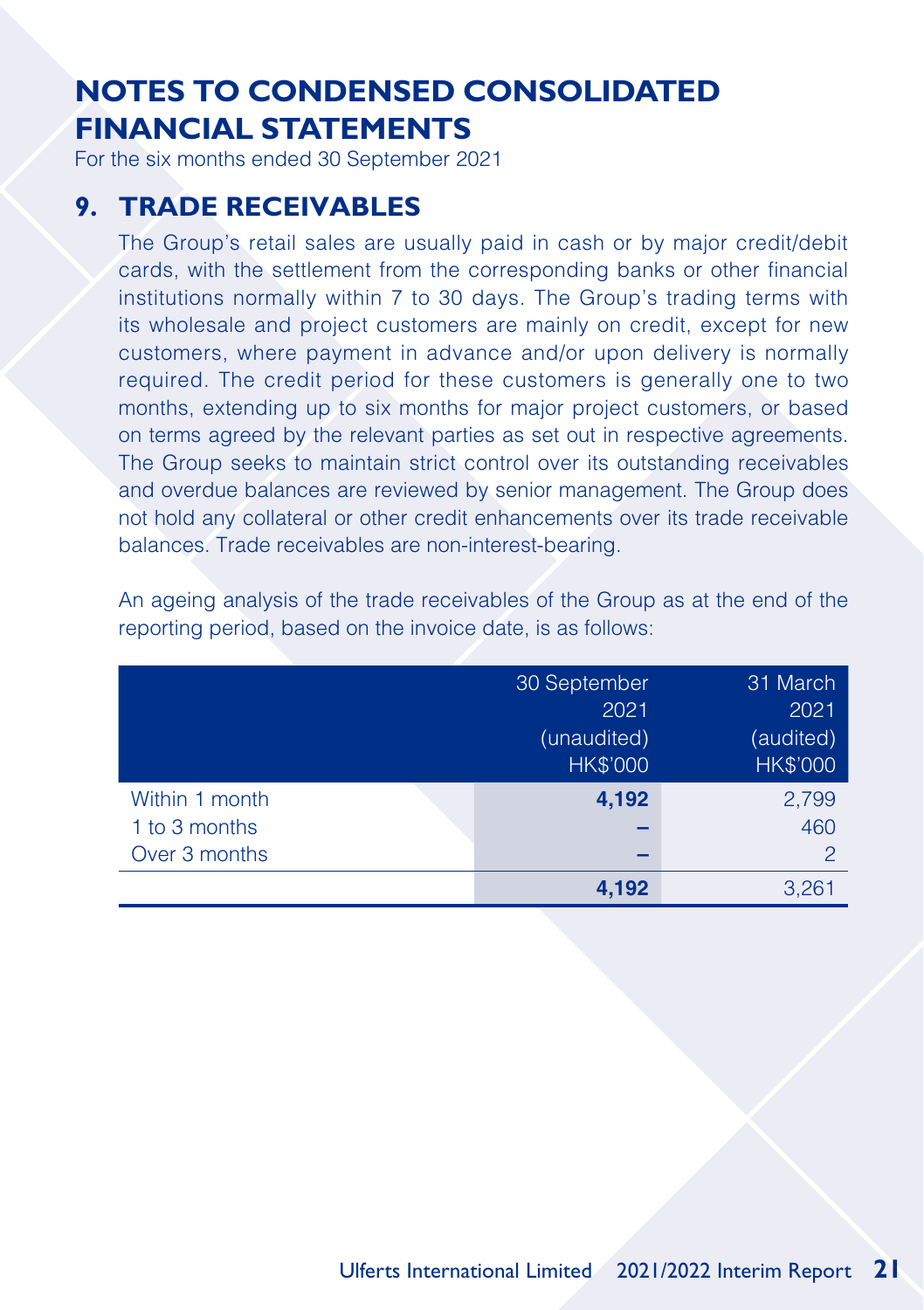For the six months ended 30 September 2021

### **10. TRADE AND BILLS PAYABLES**

An ageing analysis of the trade and bills payables as at the end of the reporting period, based on the invoice date, is as follows:

|                | 30 September    |                 |
|----------------|-----------------|-----------------|
|                | 2021            | 2021            |
|                | (unaudited)     | (audited)       |
|                | <b>HK\$'000</b> | <b>HK\$'000</b> |
| Within 1 month | 3,850           | 7,924           |
| 1 to 3 months  | 232             | 205             |
| Over 3 months  |                 | 686             |
|                | 4,082           | 8.815           |

The trade and bills payables are non-interest-bearing and are normally settled on terms of 60 to 120 days.

### **11. CONTINGENT LIABILITIES**

At end of reporting period, contingent liabilities not provided for by the Group in the financial statements were as follows:

|                                                                                                                                                                                                                                                                                          | 30 September<br>2021<br>(unaudited)<br><b>HK\$'000</b> | 31 March<br>2021<br>(audited)<br>HK\$'000 |
|------------------------------------------------------------------------------------------------------------------------------------------------------------------------------------------------------------------------------------------------------------------------------------------|--------------------------------------------------------|-------------------------------------------|
| In connection with a bank<br>guarantee given to a landlord<br>in lieu of rental deposit<br>required under certain tenancy<br>agreements<br>In connection with a bank<br>guarantee given to a customer<br>in lieu of a surety bond required<br>under a certain project sales<br>agreement | 2,187<br>171                                           | 1,773<br>171                              |
|                                                                                                                                                                                                                                                                                          | 2,358                                                  | 1,944                                     |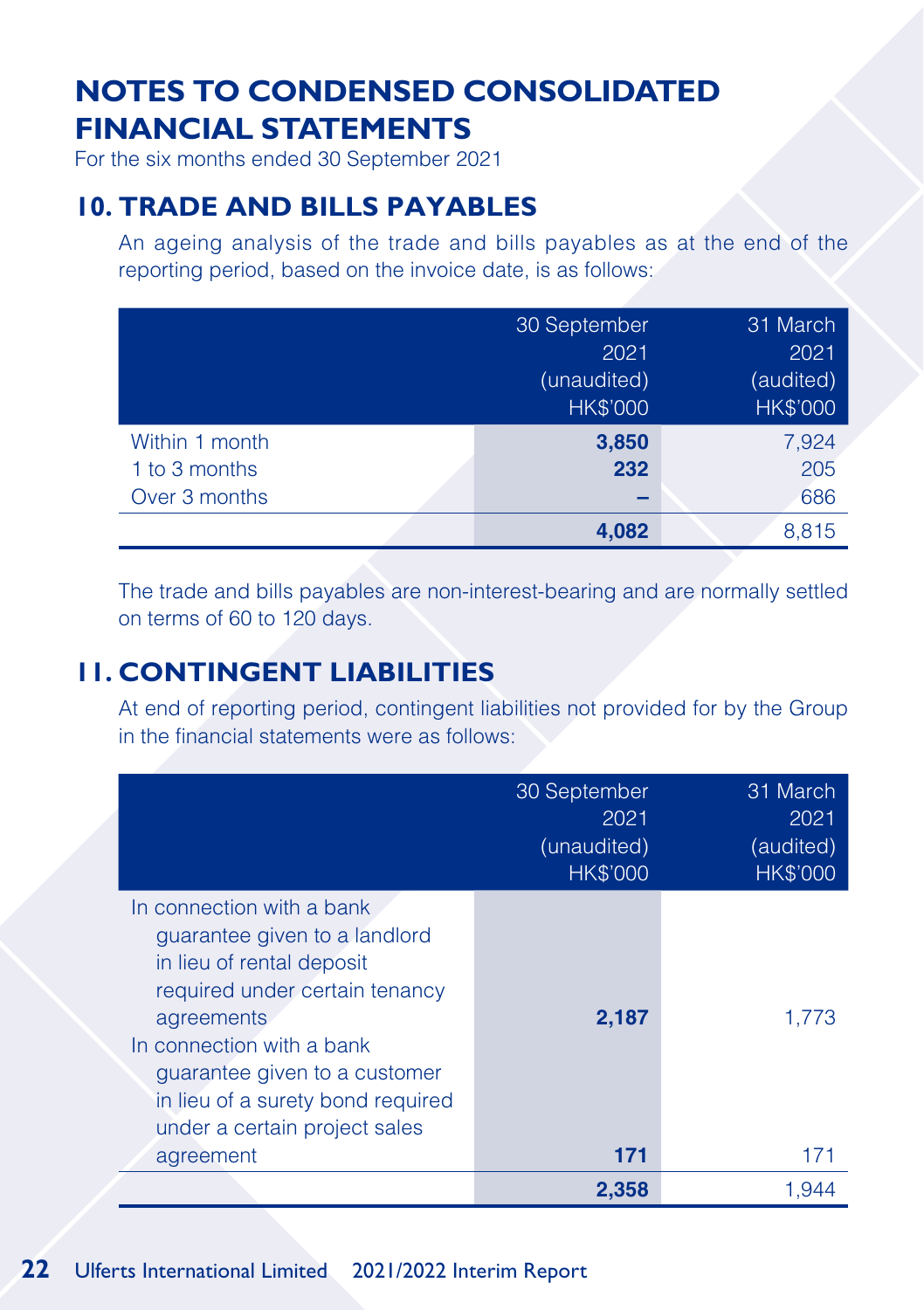For the six months ended 30 September 2021

### **12. RELATED PARTY TRANSACTIONS**

(a) In addition to the transactions, arrangements and balances detailed elsewhere in these financial statements, the Group had the following transactions with related parties during the Period:

|                          | Six months ended |                 |  |
|--------------------------|------------------|-----------------|--|
|                          | 30 September     |                 |  |
|                          | 2021             | 2020            |  |
|                          | (unaudited)      | (unaudited)     |  |
|                          | <b>HK\$'000</b>  | <b>HK\$'000</b> |  |
| Project sales            | 132              | 479             |  |
| Lease expenses           | 3,086            | 3,111           |  |
| Reimbursement of         |                  |                 |  |
| administrative expenses  | 1,005            | 2,864           |  |
| Financial advisory fees  | 180              | 150             |  |
| Company secretarial fees | 80               | 80              |  |

The above related companies were beneficially owned by a director of the Company or private discretionary trusts of which Dr. Yeung Sau Shing, Albert ("Dr. Albert Yeung") is also the founder.

(b) Compensation of key management personnel of the Group:

|                                                          | Six months ended<br>30 September                                                 |             |
|----------------------------------------------------------|----------------------------------------------------------------------------------|-------------|
|                                                          | 2021<br>2020<br>(unaudited)<br>(unaudited)<br><b>HK\$'000</b><br><b>HK\$'000</b> |             |
| Fees                                                     | 533                                                                              | 570         |
| Short-term employee benefits<br>Post-employment benefits | 2,468<br>87                                                                      | 2,677<br>99 |
|                                                          | 2,555                                                                            | 2,776       |
| Total compensation paid to key<br>management personnel   | 3,088                                                                            | 3,346       |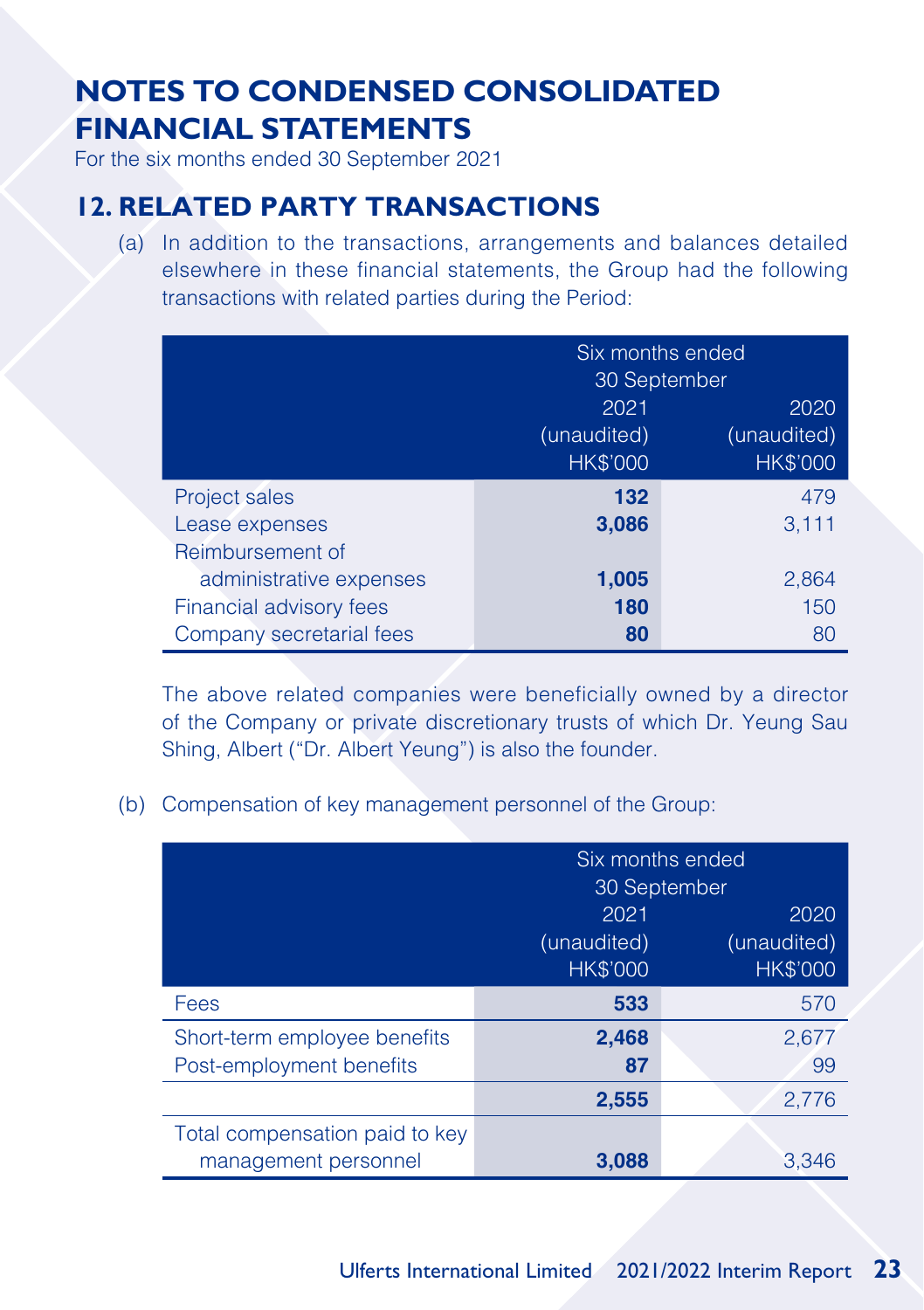For the six months ended 30 September 2021

### **13. FAIR VALUE AND FAIR VALUE HIERARCHY**

The fair values of the financial assets and liabilities are included at the amount at which the instrument could be exchanged in a current transaction between willing parties, other than in a forced or liquidation sale.

At the end of the reporting period, the carrying amounts of the Group's financial assets and financial liabilities reasonably approximated to their fair values.

Management has assessed that the fair values of cash and cash equivalents, trade receivables, financial assets included in prepayments, deposits and other receivables, trade and bills payables, financial liabilities included in other payables, accruals and other liabilities, interest-bearing bank borrowings reasonably approximate to their carrying amounts largely due to the short term maturities/repayable on demand of these instruments or the effect of discounting is not material.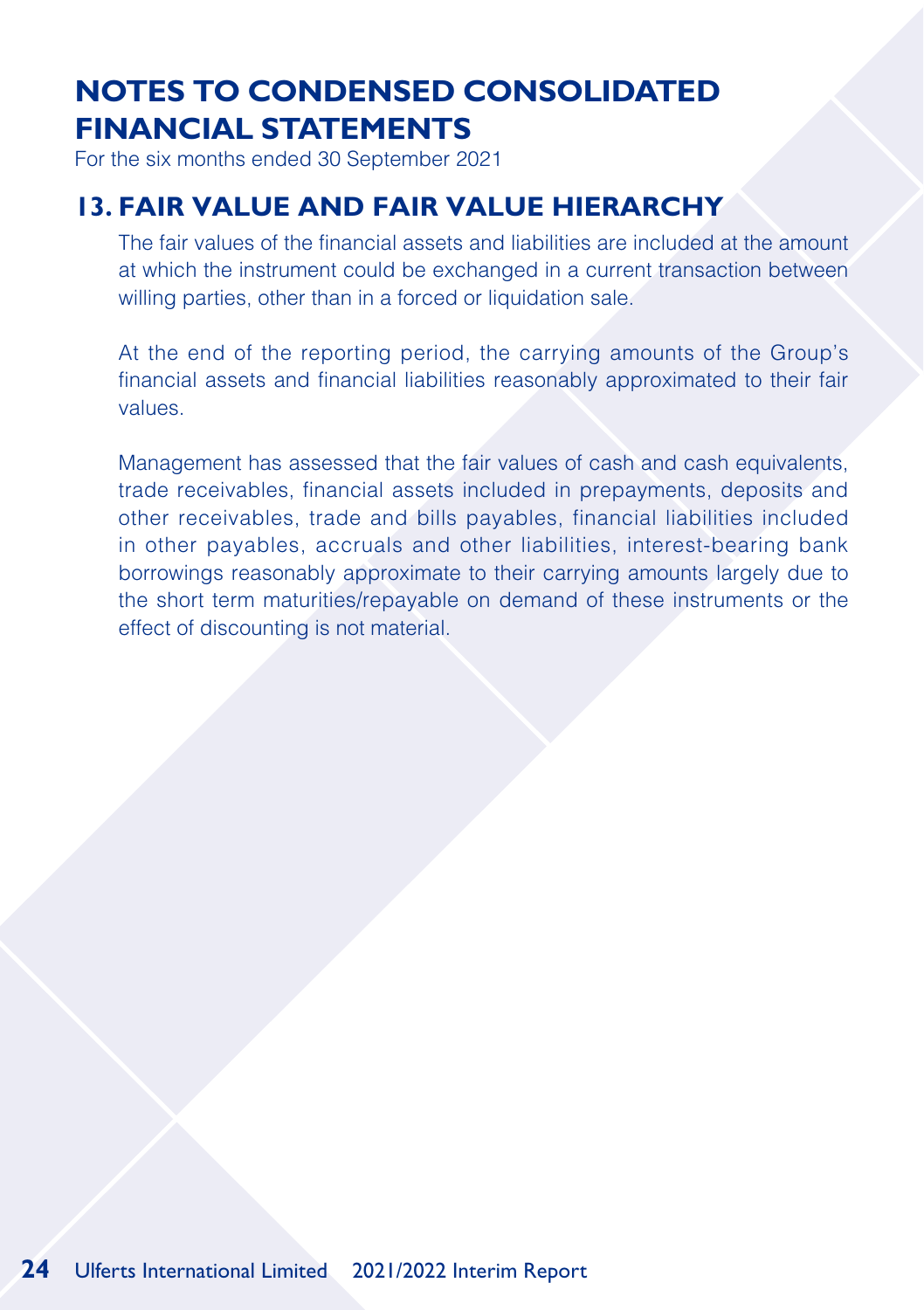## **DIRECTORS' AND CHIEF EXECUTIVES' INTERESTS IN SECURITIES**

As at 30 September 2021, the Directors and chief executives of the Company who had or were deemed or taken to have interests and short positions in the following shares, underlying shares and debentures of the Company and its associated corporations (within the meaning of Part XV of the Securities and Futures Ordinance ("SFO")) as recorded in the register maintained by the Company pursuant to Section 352 of the SFO or as otherwise notified to the Company and the Stock Exchange pursuant to the Model Code for Securities Transactions by Directors adopted by the Company ("Ulferts Securities Code") were as follows:

#### *(a) Long positions interests in the Company*

None of the Directors or chief executives of the Company had any interests or short positions in the Shares, underlying shares or debentures of the Company.

#### *(b) Long positions interests in associated corporations of the Company*

*Ordinary shares*

| Name of Director              | Name of associated<br>corporation                                                    | Capacity/Nature<br>of interests | Number of<br>ordinary<br>shares<br>interested | % of issued<br>voting<br><b>Shares</b> |
|-------------------------------|--------------------------------------------------------------------------------------|---------------------------------|-----------------------------------------------|----------------------------------------|
| Ms. Fan Man<br>Seung, Vanessa | <b>Emperor International</b><br><b>Holdings Limited</b><br>("Emperor International") | <b>Beneficial owner</b>         | 10,500,000                                    | 0.29%                                  |

#### *Debentures*

| Name of Director corporation | Name of associated                     | Capacity/Nature of<br><i>interests</i>  | Amount of<br>Debentures held |
|------------------------------|----------------------------------------|-----------------------------------------|------------------------------|
|                              | Mr. Wong Chi Fai Emperor International | Interest in a controlled<br>corporation | HK\$2,000,000                |

Save as disclosed above, as at 30 September 2021, none of the Directors nor chief executives of the Company had any interests or short positions in any shares, underlying shares and debentures of the Company or any of its associated corporations (within the meaning of Part XV of the SFO).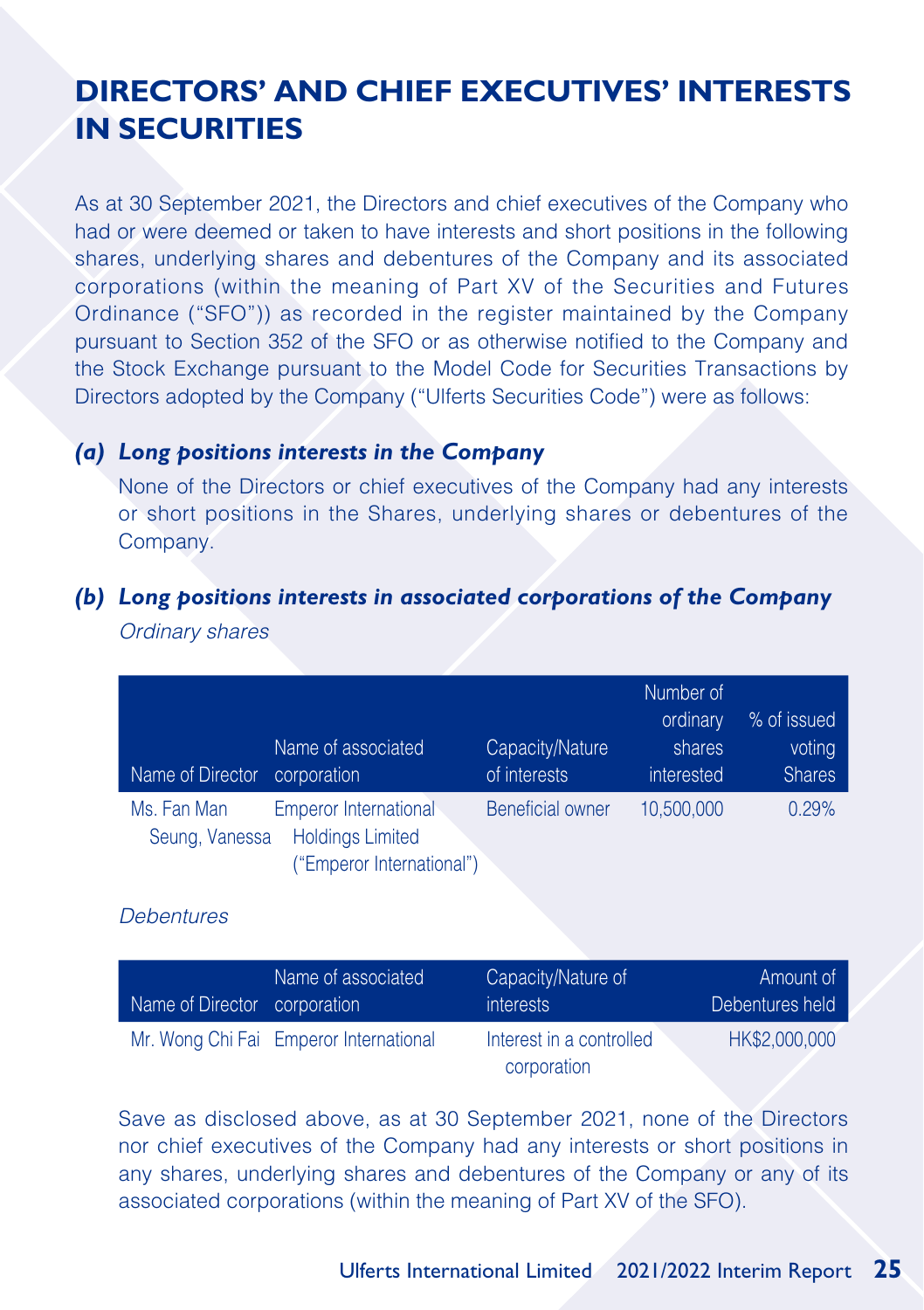## **OTHER PERSONS' INTERESTS IN SECURITIES**

So far as is known to any Director or chief executive of the Company, as at 30 September 2021, the persons or corporations (other than a Director or chief executive of the Company) who had, or were deemed or taken to have interests and short positions in the Shares or underlying Shares as recorded in the register required to be kept by the Company under Section 336 of the SFO ("DI Register") were as follows:

#### *Long positions in the Shares*

| <b>Name</b>                                                                               | Capacity/Nature of interests                | <b>Number</b><br>of Shares<br>interested | % of issued<br>voting<br><b>Shares</b> |
|-------------------------------------------------------------------------------------------|---------------------------------------------|------------------------------------------|----------------------------------------|
| <b>Albert Yeung Investments</b><br><b>Holdings Limited ("AY</b><br>Investments Holdings") | Interest in a controlled<br>corporation     | 600,000,000                              | 75%                                    |
| <b>First Trust Management AG</b><br>("First Trust")                                       | Trustee of a private<br>discretionary trust | 600,000,000                              | 75%                                    |
| Dr. Albert Yeung                                                                          | Founder of a private<br>discretionary trust | 600,000,000                              | 75%                                    |
| Ms. Luk Siu Man, Semon<br>("Ms. Semon Luk")                                               | Interest of spouse                          | 600,000,000                              | 75%                                    |

*Note:* The above Shares were held by Ulferts International Group Holdings Limited, a wholly-owned subsidiary of AY Investments Holdings. AY Investments Holdings was in turn held by First Trust in trust for a private discretionary trust set up by Dr. Albert Yeung. By virtue of being the spouse of Dr. Albert Yeung, Ms. Semon Luk also had deemed interests in the same Shares.

Save as disclosed above, as at 30 September 2021, the Directors or chief executives of the Company were not aware of any persons or corporations (other than the Directors and chief executive of the Company) who had, or were deemed or taken to have, any interests or short positions in any Shares or underlying Shares as recorded in the DI Register.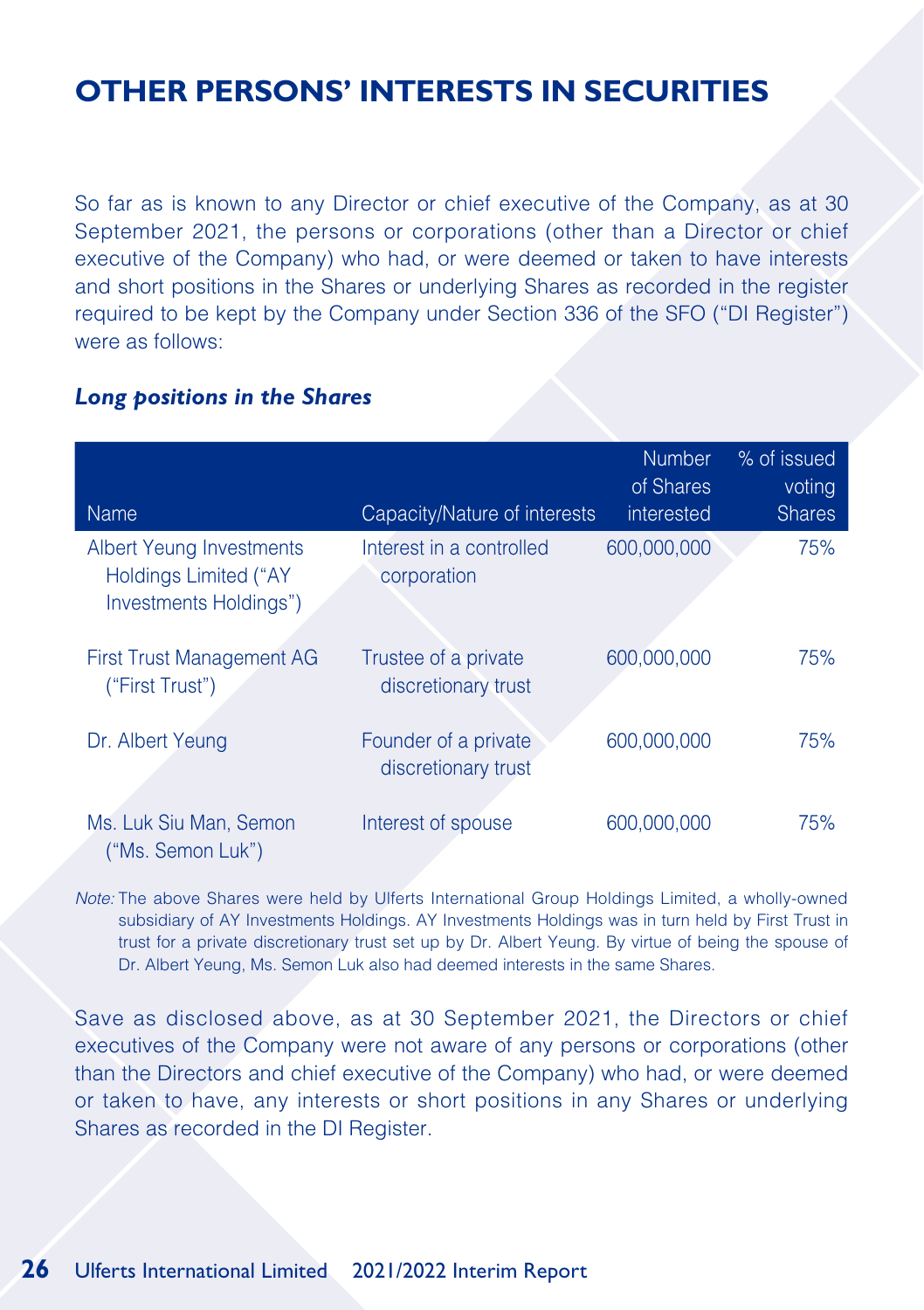# **CORPORATE GOVERNANCE AND OTHER INFORMATION**

### **CORPORATE GOVERNANCE CODE**

The Company had complied throughout the Period with all code provisions set out in the Corporate Governance Code under Appendix 14 of the Listing Rules.

### **MODEL CODE FOR SECURITIES TRANSACTIONS**

The Board has adopted the Ulferts Securities Code as its own code of conduct regarding securities transactions by Directors on no less exacting terms than the required standards of dealings as set out in Appendix 10 of the Listing Rules regarding Model Code for Securities Transactions by Directors of Listed Issuers ("Model Code"). Having made specific enquiry to the Directors, all of them confirmed that they had complied with the required standard of dealings as set out in the Model Code and the Ulferts Securities Code throughout the Period.

Relevant employees who are likely to be in possession of unpublished price-sensitive information of the Group are also subject to compliance with written guidelines in line with the Model Code. No incident of non-compliance by relevant employees was noted throughout the Period.

### **SHARE OPTIONS**

The Company adopted a share option scheme ("Share Option Scheme") on 8 January 2018 to provide incentive or rewards to participants including the Directors and eligible employees of the Group. No option was granted under the Share Option Scheme since its adoption and up to 30 September 2021.

### **CHANGE IN INFORMATION OF DIRECTORS**

The Company is not aware of any changes in the Directors' information which is required to be disclosed pursuant to Rule 13.51(B) of the Listing Rules since the date of 2020/2021 Annual Report.